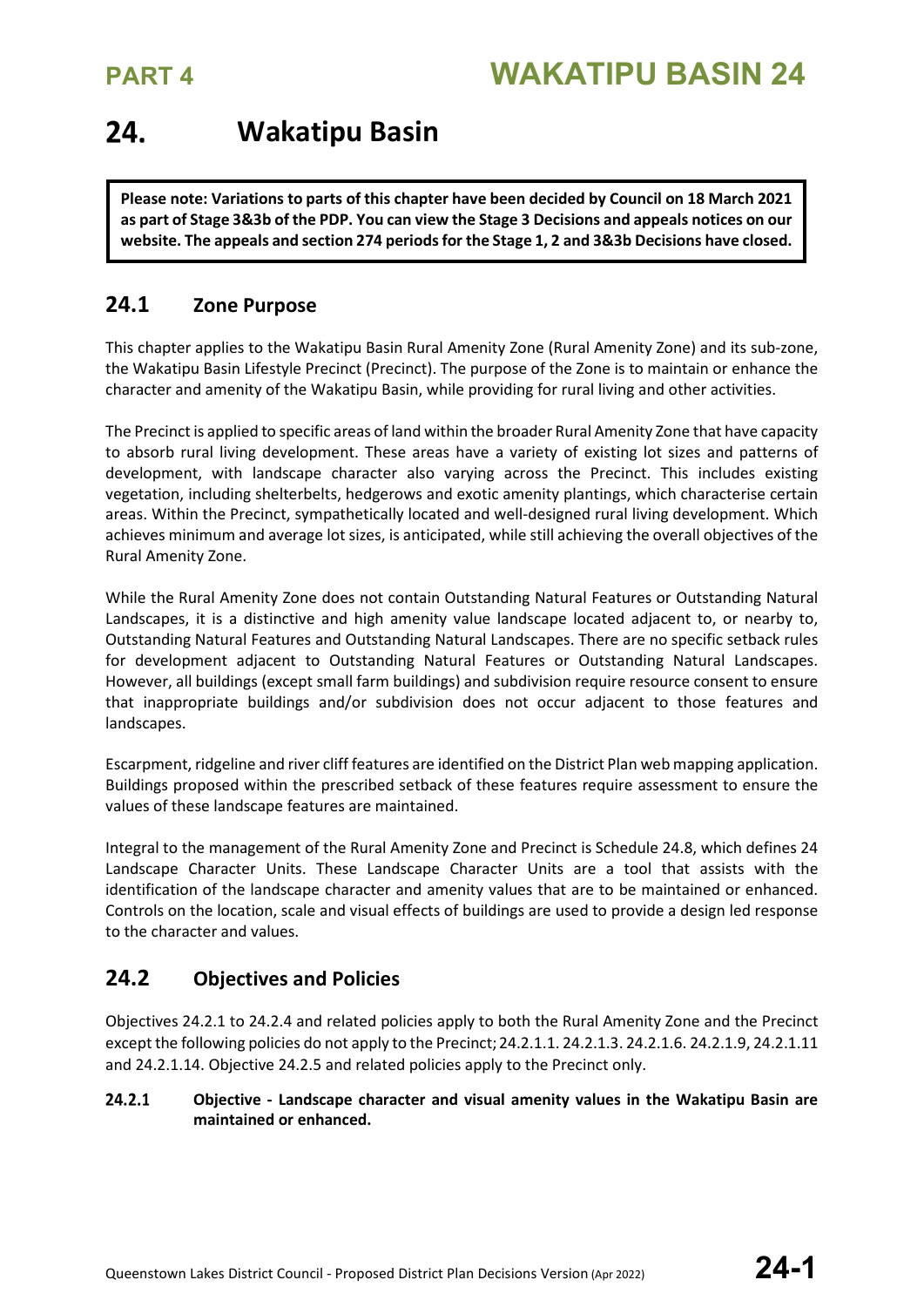

### **Policies**

- 24.2.1.1 Require an 80 hectare minimum net site area be maintained within the Wakatipu Basin Rural Amenity Zone outside of the Precinct.
- 24.2.1.2 Ensure subdivision and development is designed (including accessways, services, utilities and building platforms) to minimise inappropriate modification to the natural landform.
- 24.2.1.3 Ensure that subdivision and development maintains or enhances the landscape character and visual amenity values identified in Schedule 24.8 - Landscape Character Units.
- 24.2.1.4 Maintain or enhance the landscape character and visual amenity values of the Rural Amenity Zone including the Precinct and surrounding landscape context by:
	- a. controlling the colour, scale, form, coverage, location (including setbacks) and height of buildings and associated infrastructure, vegetation and landscape elements.
- 24.2.1.5 Require all buildings to be located and designed so that they do not compromise the landscape and amenity values and the natural character of Outstanding Natural Features and Outstanding Natural Landscapes that are either adjacent to the building or where the building is in the foreground of views from a public road or reserve of the Outstanding Natural Landscape or Outstanding Natural Feature.
- 24.2.1.6 Provide for farming, commercial, community, recreation, tourism related and other nonresidential activities that rely on the rural land resource, subject to maintaining or enhancing landscape character and visual amenity values.
- 24.2.1.7 Locate, design operate and maintain regionally significant infrastructure so as to seek to avoid significant adverse effects on the character of the landscape, while acknowledging that location constraints and/or the nature of the infrastructure may mean that this is not possible in all cases.
- 24.2.1.8 In cases where it is demonstrated that regionally significant infrastructure cannot avoid significant adverse effects on the character of the landscape, such adverse effects shall be minimised.
- 24.2.1.9 Control earthworks and vegetation clearance to minimise adverse effects on landscape character and visual amenity values.
- 24.2.1.10 Enable residential activity within approved and registered building platforms subject to achieving appropriate standards.
- 24.2.1.11 Provide for activities that maintain a sense of spaciousness in which buildings are subservient to natural landscape elements.
- 24.2.1.12 Manage lighting so that it does not cause adverse glare to other properties, roads or public places, or degrade views of the night sky.
- 24.2.1.13 Have regard to the spiritual beliefs, cultural traditions and practices of Tangata Whenua in the manner directed in Chapter 5: Tangata Whenua.
- 24.2.1.14 Ensure subdivision and development maintains a defensible edge between areas of rural living in the Precinct and the balance of the Rural Amenity Zone.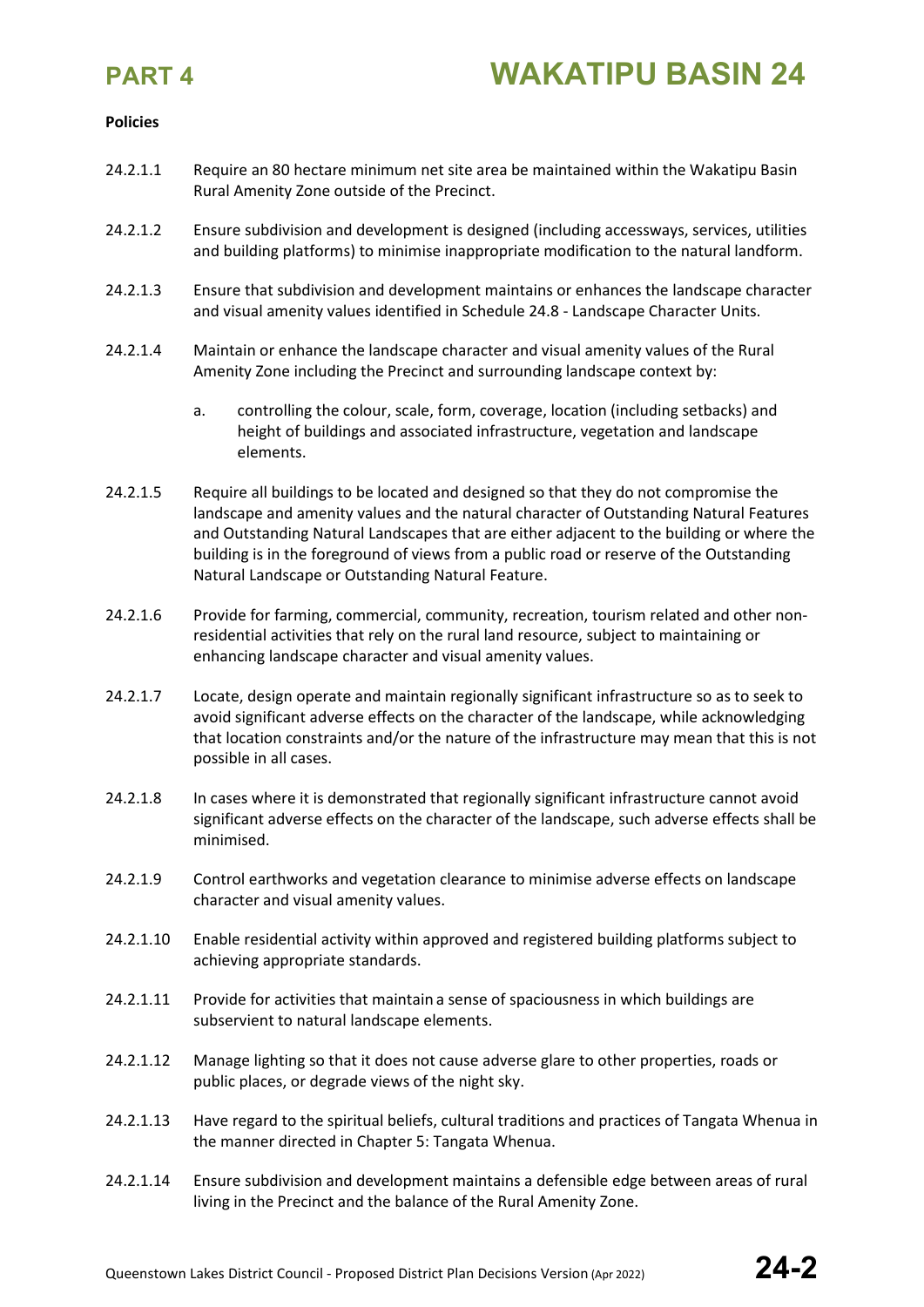

- 24.2.1.15 Require buildings, or building platforms identified through subdivision, to maintain views from roads to Outstanding Natural Features and the surrounding mountain Outstanding Natural Landscape context, where such views exist; including by:
	- a. implementing road setback standards; and
	- b. ensuring that earthworks and mounding, and vegetation planting within any road setback, particularly where these are for building mitigation and/or privacy, do not detract from views to Outstanding Natural Features or Outstanding Natural Landscapes; while
	- c. recognising that for some sites, compliance with a prescribed road setback standard is not practicable due to the site size and dimensions, or the application of other setback requirements to the site.

### 24.2.2 **Objective – Non-residential activities maintain or enhance amenity values.**

### **Policies**

- 24.2.2.1 Ensure traffic, noise and the scale and intensity of non-residential activities do not have an adverse impact on landscape character and amenity values, or affect the safe and efficient operation of the roading and trail network or access to public places.
- 24.2.2.2 Ensure the effects generated by non-residential activities (e.g. traffic, noise, hours of operation) are compatible with surrounding uses.
- 24.2.2.3 Ensure non-residential activities other than farming, with the potential for nuisance effects from dust, visual, noise or odour effects, are located a sufficient distance from formed roads, neighbouring properties, waterbodies and any residential activity.
- 24.2.2.4 Ensure informal airports are located, operated and managed to maintain the surrounding rural amenity.
- 24.2.3 **Objective – Reverse sensitivity effects are avoided or mitigated where rural living opportunities, visitor and tourism activities, community and recreation activities occur.**

### **Policies**

- 24.2.3.1 Ensure informal airports are not compromised by the establishment of incompatible activities.
- 24.2.3.2 Ensure reverse sensitivity effects on rural living and non-residential activities are avoided or mitigated.
- 24.2.3.3 Support productive farming activities such as agriculture, horticulture and viticulture in the Rural Amenity Zone by ensuring that reverse sensitivity issues do not constrain productive activities.
- 24.2.4 **Objective – Subdivision and development, and use of land, maintains or enhances water quality, ecological quality, and recreation values while ensuring the efficient provision of infrastructure.**

### **Policies**

24.2.4.1 Avoid adverse cumulative impacts on ecosystem services and nature conservation values.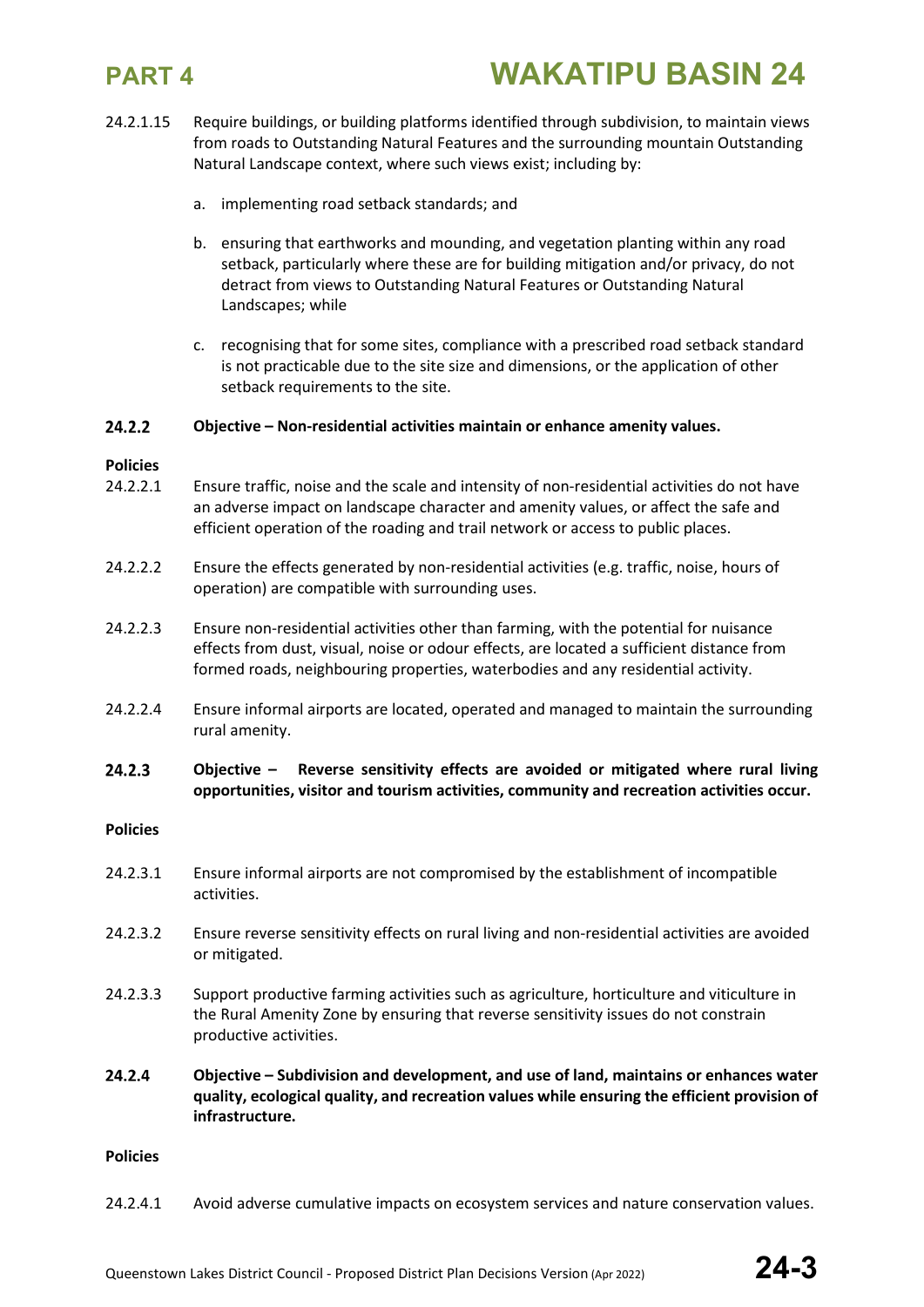- 24.2.4.2 Restrict the subdivision, development and use of land in the Lake Hayes catchment, unless it can contribute to water quality improvement in the catchment commensurate with the nature, scale and location of the proposal.
- 24.2.4.3 Provide for improved public access to, and the maintenance and enhancement of, the margins of waterbodies including Mill Creek and Lake Hayes.
- 24.2.4.4 Provide adequate firefighting water and emergency vehicle access to ensure an efficient and effective emergency response.
- 24.2.4.5 Ensure development has regard to servicing and infrastructure costs that are not met by the developer.
- 24.2.4.6 Facilitate the provision of walkway and cycleway networks and consider opportunities for the provision of bridle path networks.
- 24.2.4.7 Ensure traffic generated by non-residential development does not individually or cumulatively compromise road safety or efficiency.
- 24.2.4.8 Encourage the removal of wilding exotic trees.
- 24.2.4.9 Encourage the planting, retention and enhancement of indigenous vegetation that is appropriate to the area and planted at a scale, density, pattern and composition that enhances indigenous biodiversity values, particularly in locations such as gullies and riparian areas, or to provide stability.

### 24.2.5 **Objective – Rural living opportunities in the Precinct are enabled, provided landscape character and visual amenity values are maintained or enhanced.**

### **Policies**

- 24.2.5.1 Provide for rural living, subdivision, development and use of land in a way that maintains or enhances the landscape character and visual amenity values identified in Schedule 24.8 - Landscape Character Units.
- 24.2.5.2 Ensure that any development or landscape modification occurs in a sympathetic manner in both developed and undeveloped areas, by promoting design-led and innovative patterns of subdivision and development that maintain or enhance the landscape character and visual amenity values of the Wakatipu Basin overall.
- 24.2.5.3 Provide for non-residential activities, including restaurants, visitor accommodation, commercial recreation, and recreation activities while ensuring these are appropriately located and of a scale and intensity that ensures that the character and visual amenity values of the Precinct are maintained or enhanced.
- 24.2.5.4 Implement lot size and development standards that provide for subdivision and development while ensuring the landscape character and visual amenity values of the Precinct, as identified in Schedule 24.8 – Landscape Character Units, are not compromised by the cumulative adverse effects of development.
- 24.2.5.5 Encourage the retention and planting of vegetation that contributes to landscape character and visual amenity values of the Precinct, particularly where vegetation is identified as an important element in Schedule 24.8, provided it does not present a high risk of wilding spread.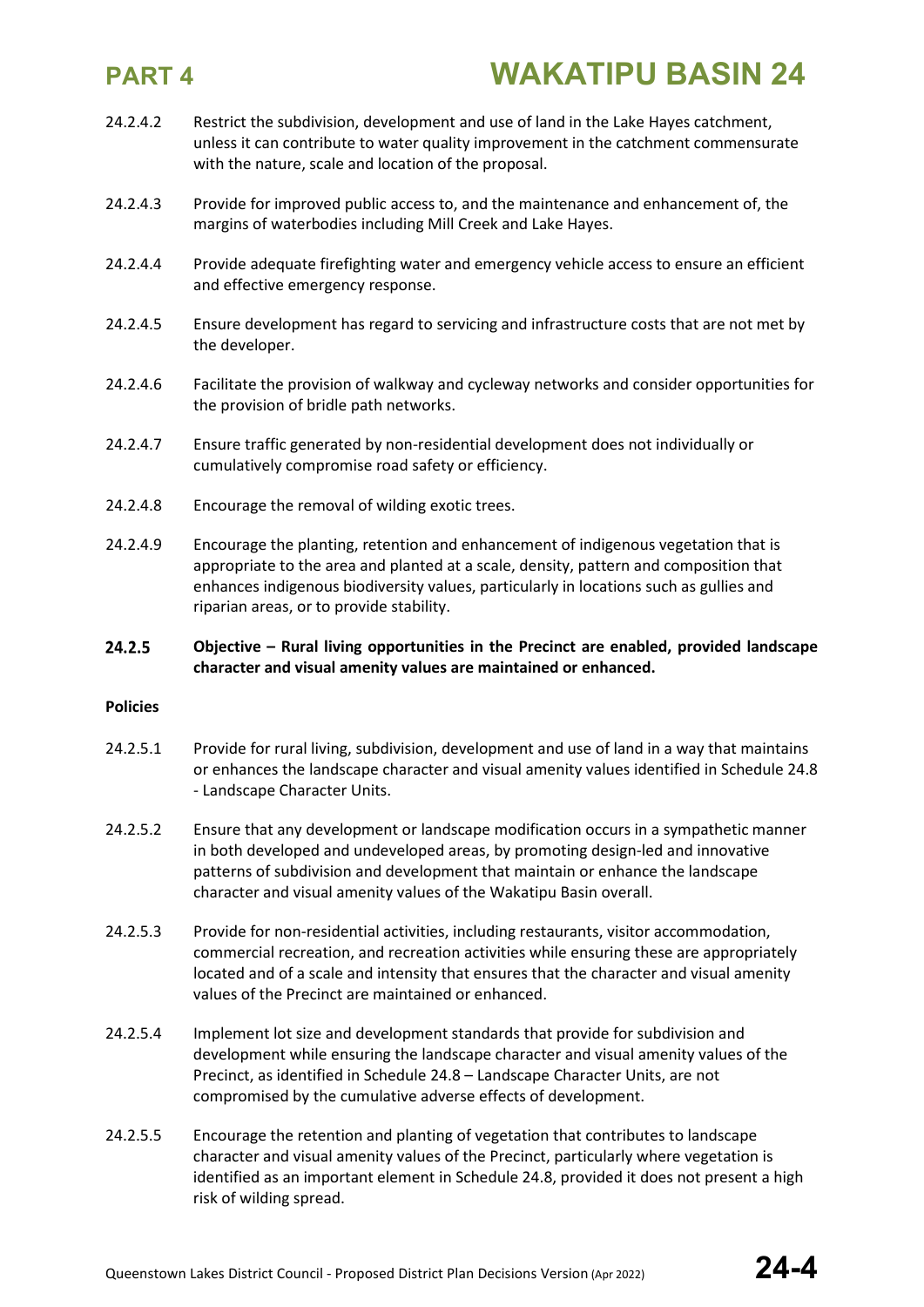

- 24.2.5.6 Require buildings, or building platforms identified through subdivision, or any vehicle access located within a prescribed Escarpment. Ridgeline and River Cliff Features setback as identified on the District Plan web mapping application, to maintain the values of those features, including by:
	- a. ensuring that any buildings, earthworks and landform modification are located and designed so that the values of the feature are maintained; while
	- b. recognising that for some sites compliance with the prescribed setback is not practicable due to the site size and dimensions, presence of existing buildings, or the application of other setback requirements.

### **24.3 Other Provisions and Rules**

### 24.3.1 **District Wide**

| 1 Introduction          | 2 Definitions                                             | 3 Strategic Direction                        |
|-------------------------|-----------------------------------------------------------|----------------------------------------------|
| 4 Urban Development     | 5 Tangata Whenua                                          | 6 Landscapes                                 |
| 25 Earthworks           | 26 Historic Heritage                                      | 27 Subdivision                               |
| 28 Natural Hazards      | 29 Transport                                              | 30 Energy and Utilities                      |
| 31 Signs                | 32 Protected Trees                                        | 33 Indigenous Vegetation and<br>Biodiversity |
| 34 Wilding Exotic Trees | 35 Temporary Activities and<br><b>Relocated Buildings</b> | 36 Noise                                     |
| 37 Designations         | District Plan web mapping<br>application                  |                                              |

Attention is drawn to the following District Wide chapters.

### 24.3.2 **Interpreting and Applying the Rules**

- 24.3.2.1 A permitted activity must comply with all of the rules (in this case of Chapter 24) and any relevant district wide rules.
- 24.3.2.2 The surface of lakes and rivers are zoned Rural.
- 24.3.2.3 Guiding Principle: Previous Approvals
	- a. Requirements relating to building platforms and conditions of consents, including landscaping or other visual mitigation, that are registered on a site's computer freehold register as part of a resource consent approval by the Council are considered by the Council to remain relevant and will remain binding unless altered or cancelled.
	- b. Applicants may apply to alter or cancel any conditions of an existing resource consent as a component of an application for resource consent for development. Whether it may be appropriate for the Council to maintain, or to alter or cancel these conditions shall be assessed against the extent to which a resource consent application accords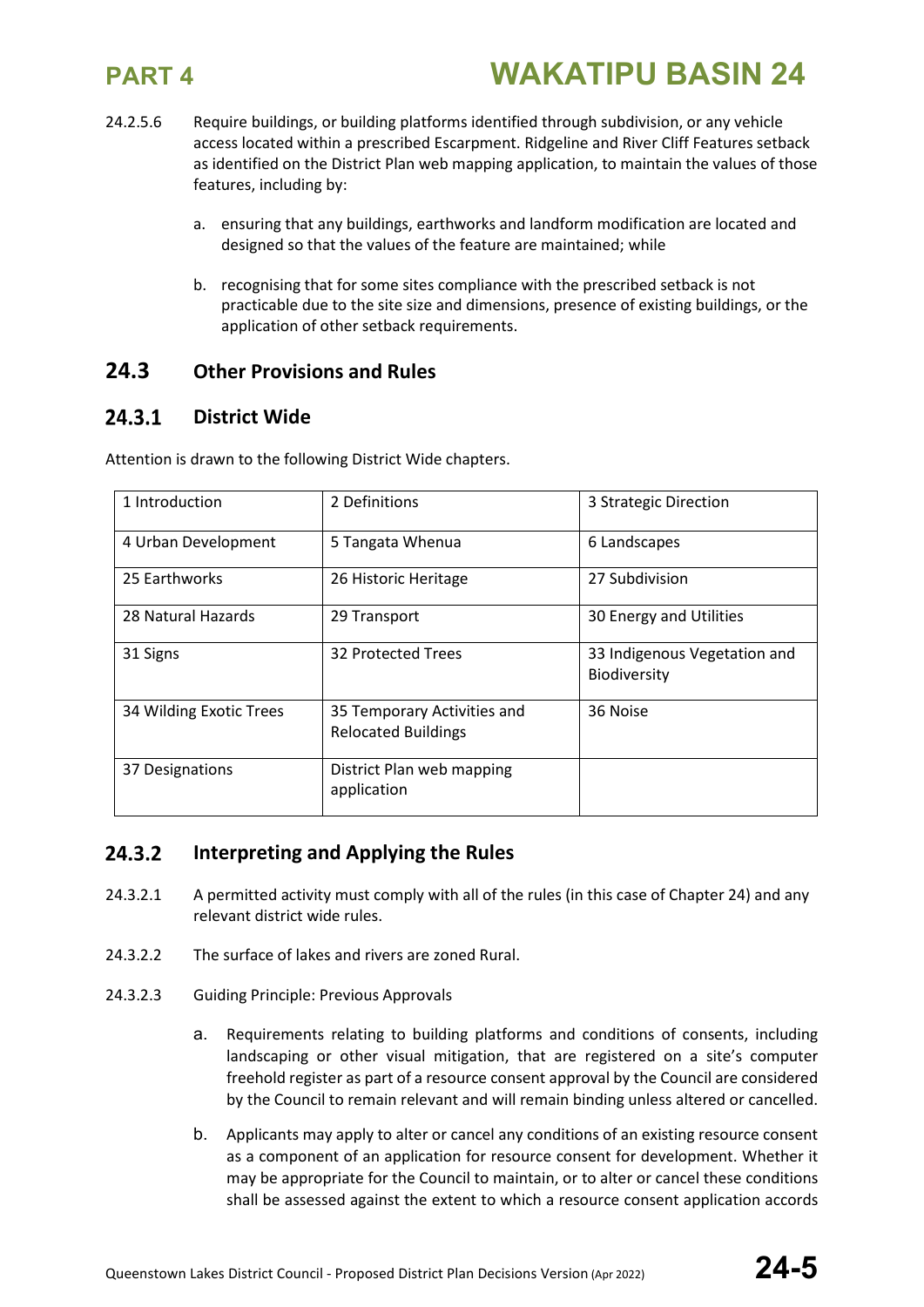

with the objectives and provisions of the Wakatipu Basin Rural Amenity Zone and Wakatipu Basin Lifestyle Precinct (as applicable).

24.3.2.4 These abbreviations for the class of activity status are used in the following tables. Any activity which is not permitted (P) or prohibited (PR) requires resource consent.

| P         | Permitted     |           | Controlled                      |
|-----------|---------------|-----------|---------------------------------|
| D         | Discretionary | <b>RD</b> | <b>Restricted Discretionary</b> |
| <b>PR</b> | Prohibited    | <b>NC</b> | Non-Complying                   |

- 24.3.2.5 The Wakatipu Basin Lifestyle Precinct is a sub-zone of the Wakatipu Basin Rural Amenity Zone and all rules in Table 24.1 apply to the Precinct. Where specific rules and standards are identified for the Precinct, these prevail over the Rural Amenity Zone rules in Table 24.1.
- 24.3.2.6 All activities, including any listed permitted activities are subject to the rules and standards contained in Tables 24.1 and 24.2.
- 24.3.2.7 For Plantation Forestry the Resource Management (National Environmental Standard for Plantation Forestry) Regulation 2017 prevails.
- 24.3.2.8 Rules 24.5.1.1 to 24.5.1.5 do not apply to residential units, including residential flats, located within a building platform approved by resource consent, and registered on the applicable record of title.

### $24.3.3$ **Advice Notes**

- 24.3.3.1 Clarifications of the meaning of root protection zone, minor trimming of a hedgerow, minor trimming and significant trimming are provided in Chapter 2 – Definitions.
- 24.3.3.2 On-site wastewater treatment is subject to the Otago Regional Plan: Water. In particular, Rule 12.A.1.4 of the Otago Regional Plan: Water requires that within the Lakes Hayes Catchment all on-site wastewater treatment systems are operated in accordance with a resource consent obtained from the Otago Regional Council. The Lake Hayes Catchment is identified in Schedule 24.9.
- 24.3.3.3 All objectives, policies and assessment matters will be applicable as part of any subdivision application, to the extent that they are relevant, despite policies 24.2.1.15 and 24.2.5.6 referring to the terms subdivision and building platform specifically.
- 24.3.3.4 Compliance with the New Zealand Electrical Code of Practice for Electrical Safe Distances ("NZECP34:200") is mandatory under the Electricity Act 1992. All activities, such as buildings, earthworks and conductive fences regulated by NZECP34: 2001, including any activities that are otherwise permitted by the District Plan must comply with this legislation. Chapter 30 Energy and Utilities part 30.3.3.2.c has additional information in relation to activities and obligations under NZECP34:2001.

### **24.4 Rules – Activities**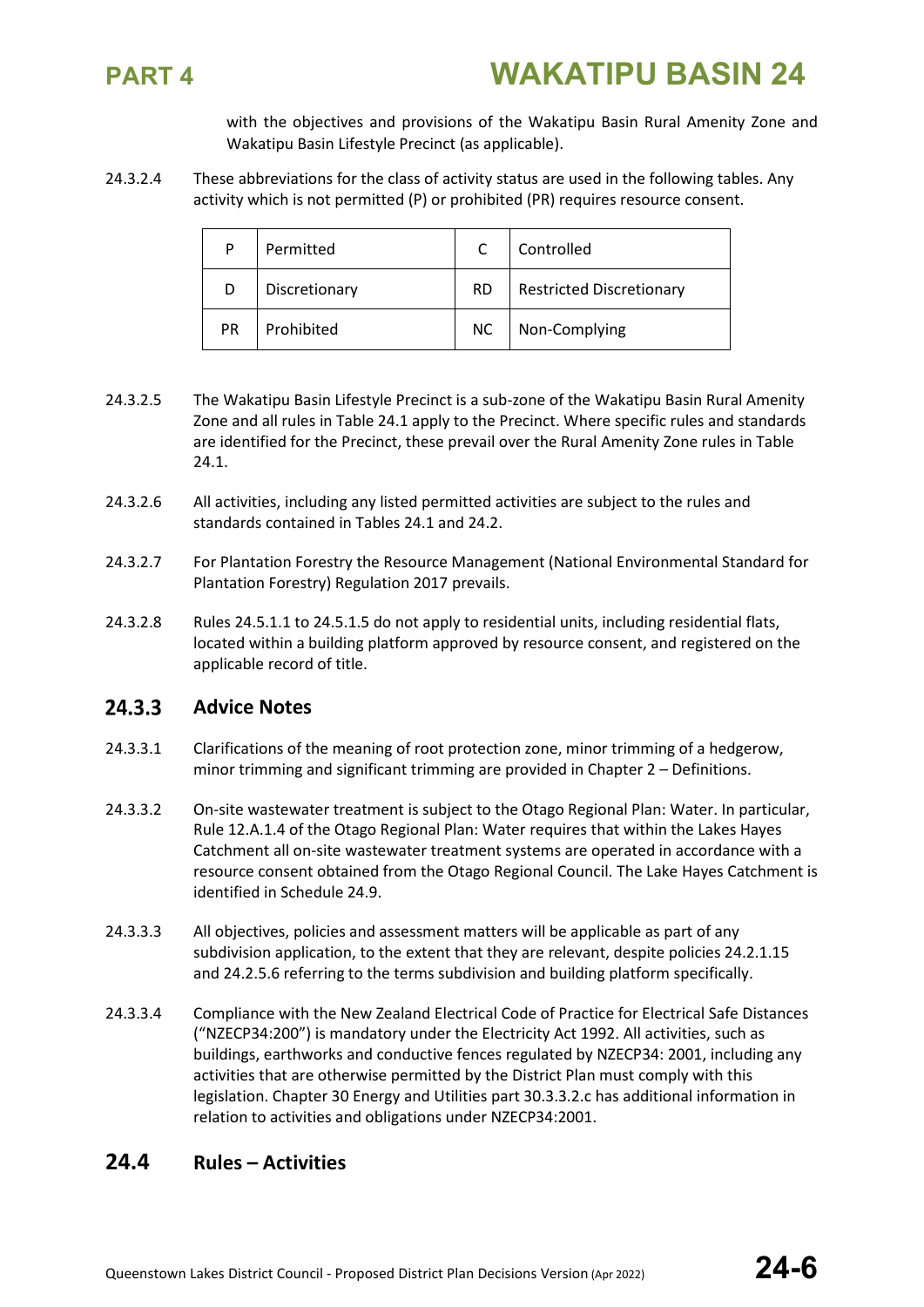|        | Table 24.1 - Activities                                                                                                                                                                                                 | <b>Activity</b><br><b>Status</b> |
|--------|-------------------------------------------------------------------------------------------------------------------------------------------------------------------------------------------------------------------------|----------------------------------|
| 24.4.1 | Any activity not listed in Tables 24.1.                                                                                                                                                                                 | <b>NC</b>                        |
| 24.4.2 | Farming activity.                                                                                                                                                                                                       | P                                |
|        | <b>Residential activities and buildings</b>                                                                                                                                                                             |                                  |
| 24.4.3 | The use of land or buildings for residential activity except as otherwise provided<br>for in Table 24.1 and subject to the standards in Table 24.2.                                                                     |                                  |
| 24.4.4 | The alteration of any lawfully established building used for residential activity.                                                                                                                                      | P                                |
| 24.4.5 | The construction of buildings for residential activity, including residential flats,<br>that are located within a building platform approved by a resource consent and<br>registered on the applicable record of title. |                                  |
|        | Control is reserved over:                                                                                                                                                                                               |                                  |
|        | Effects on landscape character associated with the bulk and external<br>a.                                                                                                                                              |                                  |
|        | appearance of buildings;                                                                                                                                                                                                |                                  |
|        | b.<br>Access;                                                                                                                                                                                                           |                                  |
|        | Infrastructure;<br>c.                                                                                                                                                                                                   |                                  |
|        | d.<br>Landform modification, exterior lighting, landscaping and planting                                                                                                                                                |                                  |
|        | (existing and proposed).                                                                                                                                                                                                |                                  |
|        | Where the site is located within the Lake Hayes Catchment as identified<br>e.                                                                                                                                           |                                  |
|        | in Schedule 24.9, the contribution of, and methods adopted by, the                                                                                                                                                      |                                  |
|        | proposal to improving water quality within the Lake Hayes Catchment.                                                                                                                                                    |                                  |
| 24.4.6 | The construction of buildings for residential activity not provided for by Rule<br>24.4.5 or Rule 24.4.7.                                                                                                               | <b>RD</b>                        |
|        | Discretion is restricted to:                                                                                                                                                                                            |                                  |
|        | Effects on landscape character associated with the bulk and external<br>a.                                                                                                                                              |                                  |
|        | appearance of buildings;                                                                                                                                                                                                |                                  |
|        | Access;<br>b.                                                                                                                                                                                                           |                                  |
|        | Infrastructure;<br>c.                                                                                                                                                                                                   |                                  |
|        | Landform modification, exterior lighting, landscaping and planting<br>d.                                                                                                                                                |                                  |
|        | (existing and proposed);                                                                                                                                                                                                |                                  |
|        | Natural hazards.<br>e.                                                                                                                                                                                                  |                                  |
|        | f.<br>Where the site is located within the Lake Hayes Catchment as identified                                                                                                                                           |                                  |
|        | in Schedule 24.9, the contribution of, and methods adopted by, the                                                                                                                                                      |                                  |
|        | proposal to improving water quality within the Lake Hayes Catchment.                                                                                                                                                    |                                  |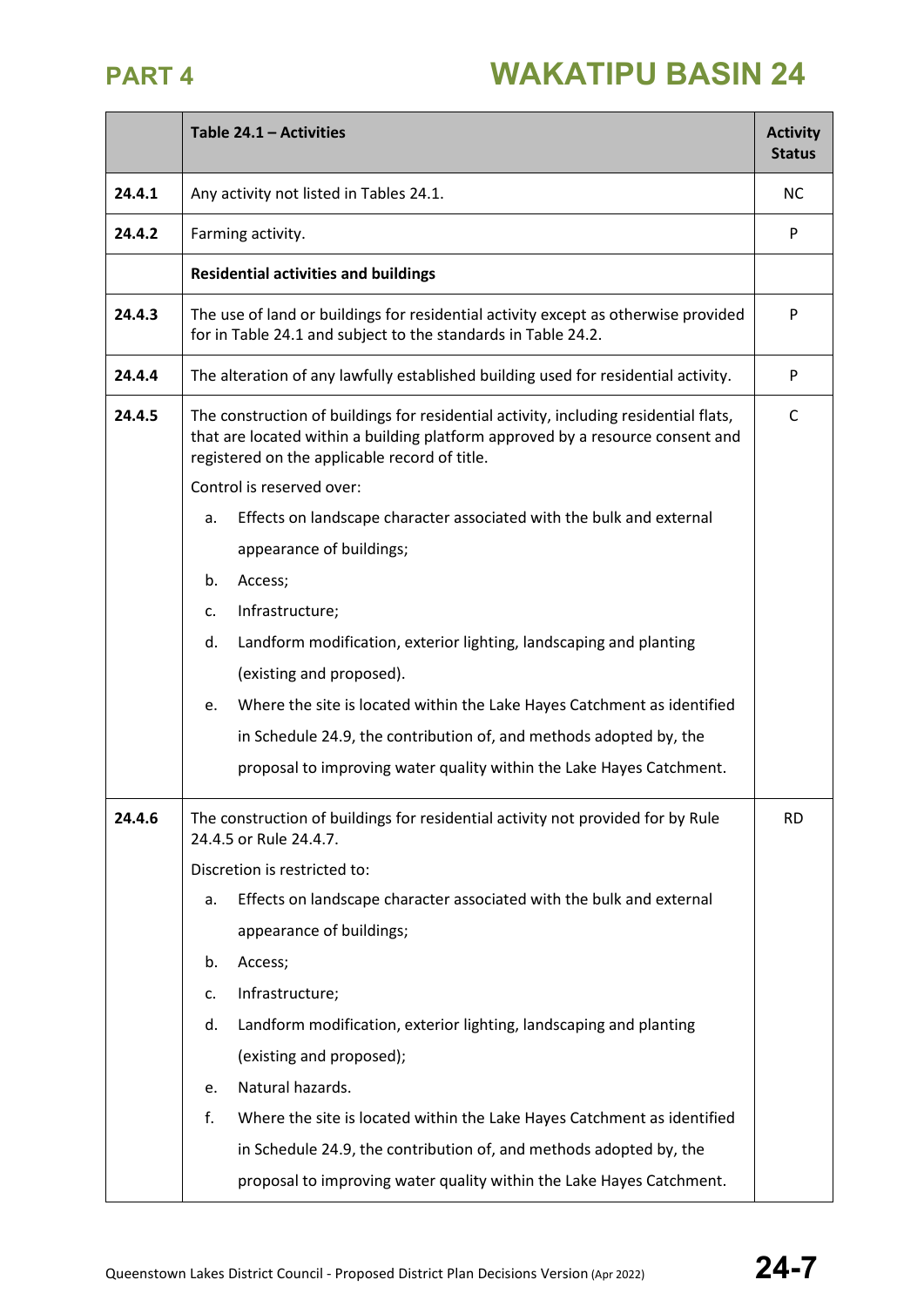|         | Table $24.1 -$ Activities                                                                                                                                                                                                   | <b>Activity</b><br><b>Status</b> |
|---------|-----------------------------------------------------------------------------------------------------------------------------------------------------------------------------------------------------------------------------|----------------------------------|
|         | Where Electricity Sub-transmission Infrastructure or Significant<br>g.                                                                                                                                                      |                                  |
|         | Electricity Distribution Infrastructure as shown on the District Plan web                                                                                                                                                   |                                  |
|         | mapping application is located within the adjacent road, any adverse                                                                                                                                                        |                                  |
|         | effects on that infrastructure.                                                                                                                                                                                             |                                  |
| 24.4.7  | The construction of buildings for residential activity outside a building platform<br>approved by a resource consent and registered on the applicable record of title<br>on a site where there is such a building platform. | <b>NC</b>                        |
|         | Non-residential activities and buildings                                                                                                                                                                                    |                                  |
| 24.4.8  | Farm buildings.                                                                                                                                                                                                             | P                                |
| 24.4.9  | Roadside stall buildings.                                                                                                                                                                                                   | P                                |
| 24.4.10 | Home occupation.                                                                                                                                                                                                            | P                                |
| 24.4.11 | The alteration of any lawfully established building used for a non-residential<br>activity.                                                                                                                                 | P                                |
| 24.4.12 | 24.4.12.1<br>Informal airports in the Wakatipu Basin Rural Amenity Zone.                                                                                                                                                    | P                                |
|         | 24.4.12.2<br>Informal airports in the Lifestyle Precinct.                                                                                                                                                                   | D                                |
| 24.4.13 | Retail sales of farm and garden produce and wine grown, reared or produced<br>on-site or handicrafts produced on the site.                                                                                                  | P                                |
| 24.4.14 | Commercial recreational activities that are undertaken on land, outdoors and<br>involve not more than 12 persons in any one group.                                                                                          | P                                |
| 24.4.15 | Residential visitor accommodation and homestays.                                                                                                                                                                            | P                                |
| 24.4.16 | Retail sales of farm and garden produce and wine grown, reared or produced<br>on-site or handicrafts produced on the site where the access is onto a State<br>Highway.<br>Discretion is restricted to:                      | <b>RD</b>                        |
|         | Access to, and safety of, the transport network;<br>a.                                                                                                                                                                      |                                  |
|         | On-site parking in relation to safety and manoeuvring.<br>b.                                                                                                                                                                |                                  |
| 24.4.17 | Industrial activities directly associated with wineries and underground cellars<br>within a vineyard.                                                                                                                       | <b>RD</b>                        |
|         | Discretion is restricted to:                                                                                                                                                                                                |                                  |
|         | Noise;<br>a.                                                                                                                                                                                                                |                                  |
|         | Access and parking in relation to safety and manoeuvring;<br>b.                                                                                                                                                             |                                  |
|         | Traffic generation;<br>c.                                                                                                                                                                                                   |                                  |
|         | Odour;<br>d.                                                                                                                                                                                                                |                                  |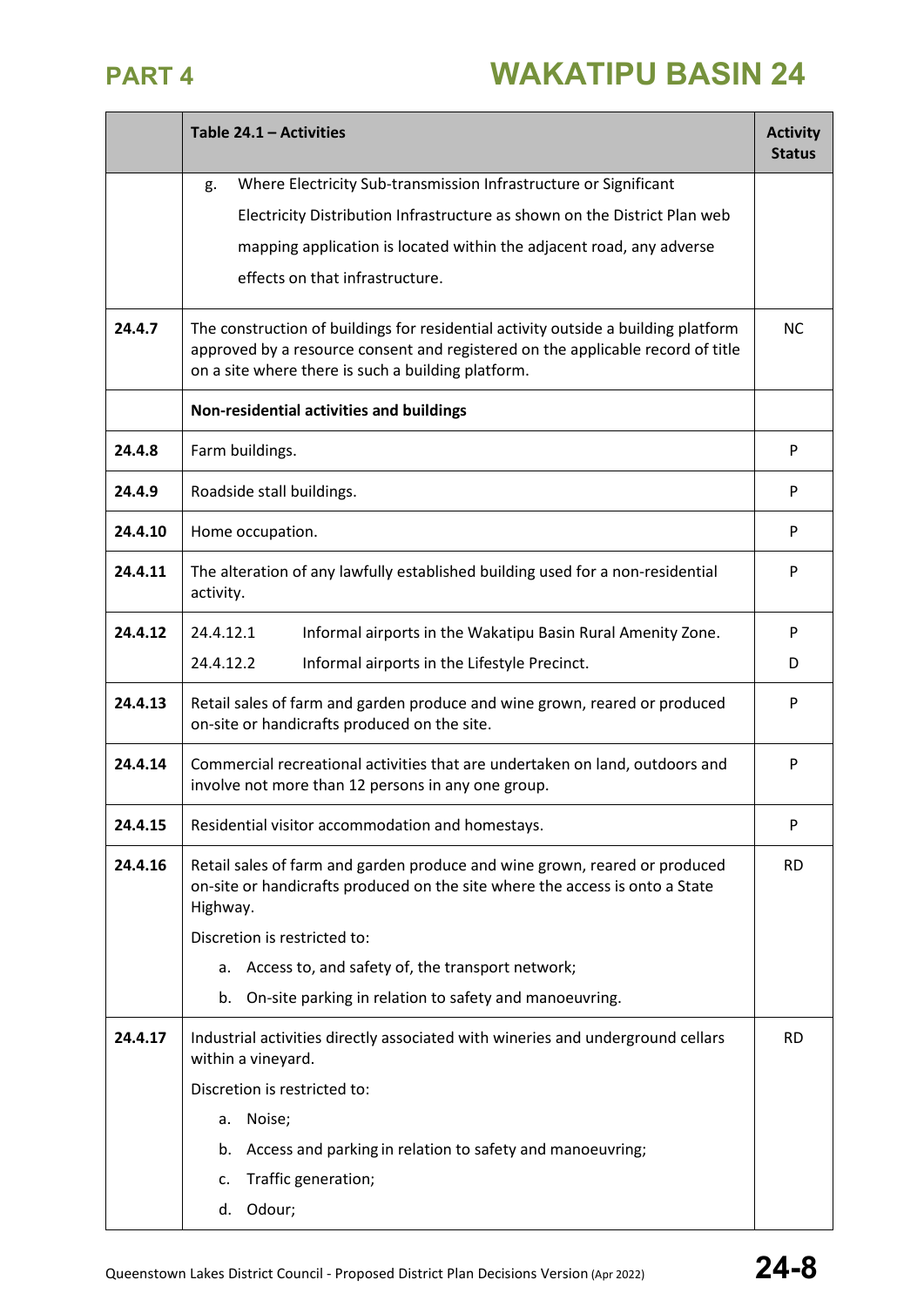|         | Table 24.1 - Activities                                                                                                                                                                                                                                                                                                                                                         | <b>Activity</b><br><b>Status</b> |
|---------|---------------------------------------------------------------------------------------------------------------------------------------------------------------------------------------------------------------------------------------------------------------------------------------------------------------------------------------------------------------------------------|----------------------------------|
|         | Hours of operation;<br>e.                                                                                                                                                                                                                                                                                                                                                       |                                  |
|         | f.<br>Waste treatment and disposal.                                                                                                                                                                                                                                                                                                                                             |                                  |
| 24.4.18 | The construction of buildings for non-residential activities, not otherwise<br>provided for in Table 24.1.                                                                                                                                                                                                                                                                      | <b>RD</b>                        |
|         | Discretion is restricted to:                                                                                                                                                                                                                                                                                                                                                    |                                  |
|         | Landscape character;<br>a.                                                                                                                                                                                                                                                                                                                                                      |                                  |
|         | Visual amenity;<br>b.                                                                                                                                                                                                                                                                                                                                                           |                                  |
|         | Access;<br>c.                                                                                                                                                                                                                                                                                                                                                                   |                                  |
|         | Natural hazards;<br>d.                                                                                                                                                                                                                                                                                                                                                          |                                  |
|         | Infrastructure;<br>e.                                                                                                                                                                                                                                                                                                                                                           |                                  |
|         | f.<br>Landform modification, landscaping and planting (existing and<br>proposed).                                                                                                                                                                                                                                                                                               |                                  |
|         | Where the site is located within the Lake Hayes Catchment as identified<br>g.<br>in Schedule 24.9, the contribution of, and methods adopted by, the<br>proposal to improving water quality within the Lake Hayes Catchment.                                                                                                                                                     |                                  |
|         | h. Where Electricity Sub-transmission Infrastructure or Significant<br>Electricity Distribution Infrastructure as shown on the District Plan web<br>mapping application is located within the adjacent road, any adverse<br>effects on that infrastructure.                                                                                                                     |                                  |
| 24.4.19 | Commercial recreational activities that are undertaken on land, outdoors and<br>involve more than 12 persons in any one group.                                                                                                                                                                                                                                                  | D                                |
| 24.4.20 | Cafes and restaurants.                                                                                                                                                                                                                                                                                                                                                          | D                                |
| 24.4.21 | Visitor accommodation.                                                                                                                                                                                                                                                                                                                                                          | D                                |
| 24.4.22 | Community activities.                                                                                                                                                                                                                                                                                                                                                           | D                                |
| 24.4.23 | Any commercial or Industrial activity not otherwise provided for in Table 24.1<br>including those associated with farming.                                                                                                                                                                                                                                                      | <b>NC</b>                        |
| 24.4.24 | Panelbeating, spray painting, motor vehicle repair or dismantling, fibre glassing,<br>sheet metal work, bottle or scrap storage, motorbody building, or any activity<br>requiring an Offensive Trade Licence under the Health Act 1956 except where<br>such activities are undertaken as part of a farming activity, residential activity or<br>as a permitted home occupation. |                                  |
|         | 24.4.24.1<br>Within the Wakatipu Basin Rural Amenity Zone                                                                                                                                                                                                                                                                                                                       | <b>NC</b>                        |
|         | 24.4.24.2<br>Within the Lifestyle Precinct                                                                                                                                                                                                                                                                                                                                      | <b>PR</b>                        |
| 24.4.25 | Buildings, associated infrastructure and earthworks within any Building<br>Restriction Area.                                                                                                                                                                                                                                                                                    | <b>NC</b>                        |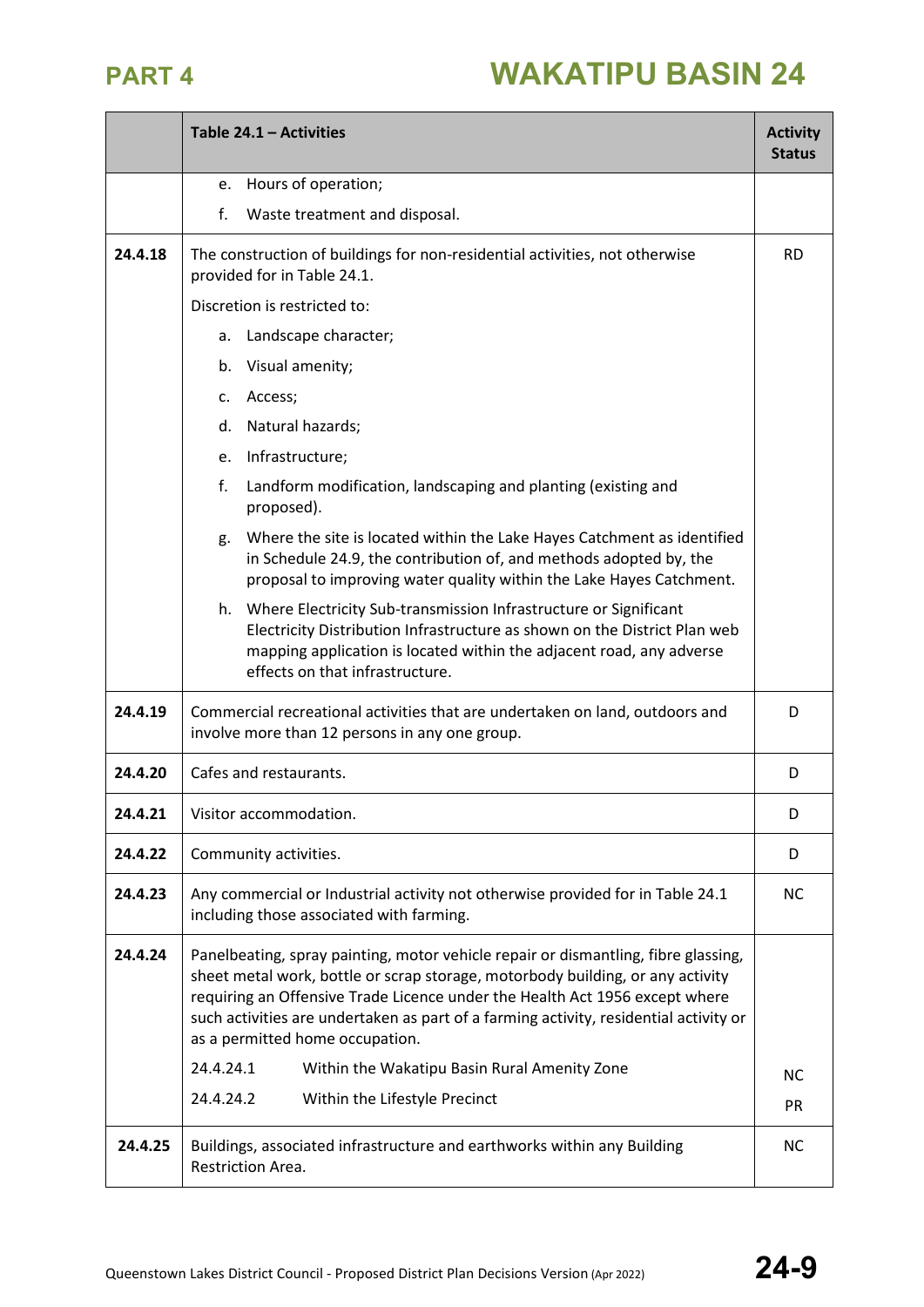

### **24.5 Rules - Standards**

The following standards apply to all activities.

|          | Table 24.2 - Standards                                                                                                                                                                                                                                                                                                             | <b>Non-compliance status</b>                                                                                                                         |
|----------|------------------------------------------------------------------------------------------------------------------------------------------------------------------------------------------------------------------------------------------------------------------------------------------------------------------------------------|------------------------------------------------------------------------------------------------------------------------------------------------------|
| 24.5.1   | <b>Residential Density</b>                                                                                                                                                                                                                                                                                                         |                                                                                                                                                      |
| 24.5.1.1 | For sites with a net site area of 1 hectare or<br>less and zoned in part or whole Wakatipu<br>Basin Lifestyle Precinct, a maximum of one<br>residential unit per site.                                                                                                                                                             | <b>NC</b>                                                                                                                                            |
| 24.5.1.2 | For sites with a net site area greater than 1<br>hectare and zoned in part or whole<br>Wakatipu Basin Lifestyle Precinct, no more<br>than one residential unit per hectare on<br>average of the net site area zoned<br>Wakatipu Basin Lifestyle Precinct.                                                                          | <b>NC</b>                                                                                                                                            |
| 24.5.1.3 | Where Rule 24.5.1.1 or Rule 24.5.1.2<br>applies, all residential units (including<br>residential flats) must be located within the<br>area zoned Wakatipu Basin Lifestyle<br>Precinct.                                                                                                                                             | <b>NC</b>                                                                                                                                            |
| 24.5.1.4 | Any site in the Wakatipu Basin Rural<br>Amenity Zone located wholly outside the<br>Precinct in respect of which resource<br>consent creating the site was granted<br>before 21 March 2019, and a record of title<br>subsequently issued, and with an area less<br>than 80 hectares, a maximum of one<br>residential unit per site. | <b>NC</b>                                                                                                                                            |
| 24.5.1.5 | For that part of all other sites in the<br>Wakatipu Basin Rural Amenity Zone wholly<br>located outside of the Precinct, a maximum<br>of one residential unit per 80 hectares net<br>site area.                                                                                                                                     | <b>NC</b>                                                                                                                                            |
| 24.5.2   | <b>Residential Flats</b>                                                                                                                                                                                                                                                                                                           | <b>RD</b>                                                                                                                                            |
|          | 24.5.2.1<br>Within the Wakatipu Basin<br>Lifestyle Precinct, any<br>residential flat must be<br>separated from the principal<br>residential unit by no more<br>than 10 metres.                                                                                                                                                     | Discretion is restricted to:<br>a. Effects on landscape character<br>associated with the location of<br>buildings and cumulative adverse<br>effects. |
|          | 24.5.2.2<br>Rule 24.5.2.1 does not apply to<br>a residential flat located within<br>a building platform approved<br>by a resource consent, and                                                                                                                                                                                     |                                                                                                                                                      |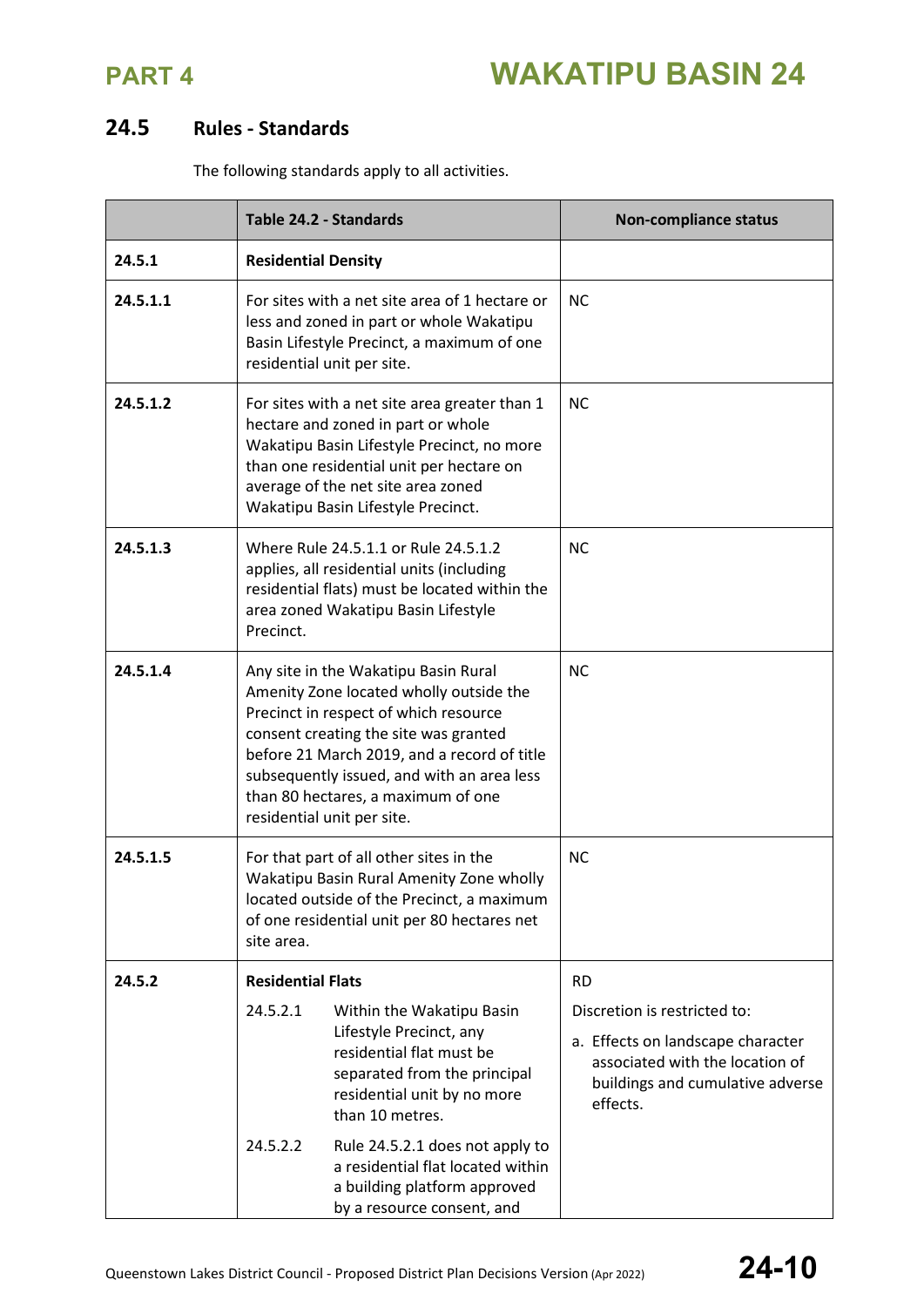|        | Table 24.2 - Standards                                                                                                                                                                                                                                                                                                                                                                                                                                                                                                                                                                                                                                                                                                                                                                                                                                                                                 | <b>Non-compliance status</b>                                                                                                                                                                                                                                                                                                                                                                                                                                                                                                                                                      |
|--------|--------------------------------------------------------------------------------------------------------------------------------------------------------------------------------------------------------------------------------------------------------------------------------------------------------------------------------------------------------------------------------------------------------------------------------------------------------------------------------------------------------------------------------------------------------------------------------------------------------------------------------------------------------------------------------------------------------------------------------------------------------------------------------------------------------------------------------------------------------------------------------------------------------|-----------------------------------------------------------------------------------------------------------------------------------------------------------------------------------------------------------------------------------------------------------------------------------------------------------------------------------------------------------------------------------------------------------------------------------------------------------------------------------------------------------------------------------------------------------------------------------|
|        | registered on the applicable<br>record of title.                                                                                                                                                                                                                                                                                                                                                                                                                                                                                                                                                                                                                                                                                                                                                                                                                                                       |                                                                                                                                                                                                                                                                                                                                                                                                                                                                                                                                                                                   |
| 24.5.3 | Alterations to buildings for residential<br>activities not located within a building<br>platform<br>Alterations to a building not located within<br>a building platform must not increase the<br>ground floor area by more than 30% in any<br>ten year period.                                                                                                                                                                                                                                                                                                                                                                                                                                                                                                                                                                                                                                         | <b>RD</b><br>Discretion is restricted to:<br>a. Effects on landscape character<br>associated with the bulk and<br>external<br>0f<br>appearance<br>buildings;<br>b. Landform<br>modification,<br>planting<br>landscaping<br>and<br>(existing and proposed);<br>c. Infrastructure.<br>d. Where<br>Electricity<br>Sub-<br>transmission Infrastructure or<br>Significant<br>Electricity<br>Distribution Infrastructure as<br>shown on the District Plan web<br>mapping application is located<br>within the adjacent road, any<br>adverse<br>effects<br>that<br>on<br>infrastructure. |
| 24.5.4 | <b>Building Material and Colours</b><br>Any building and its alteration, including<br>shipping containers that remain on site for<br>more than six months, are subject to the<br>following:<br>All exterior surfaces* must be coloured in<br>the range of browns, greens or greys<br>including;<br>24.5.4.1<br>Pre-painted steel and all roofs<br>must have a light reflectance<br>value not greater than 20%;<br>and<br>All other exterior surface**<br>24.5.4.2<br>finishes, except for schist,<br>must have a light reflectance<br>value of not greater than 30%.<br>* Excludes soffits, windows and skylights<br>(but not glass balustrades).<br>** Includes cladding and built landscaping<br>that cannot be measured by way of light<br>reflectance value but is deemed by the<br>Council to be suitably recessive and have<br>the same effect as achieving a light<br>reflectance value of 30%. | <b>RD</b><br>Discretion is restricted to:<br>a. Effects on landscape character<br>associated with the bulk and<br>external<br>of<br>appearance<br>buildings;<br>b. Visual prominence from both<br>public<br>places<br>private<br>and<br>locations.                                                                                                                                                                                                                                                                                                                                |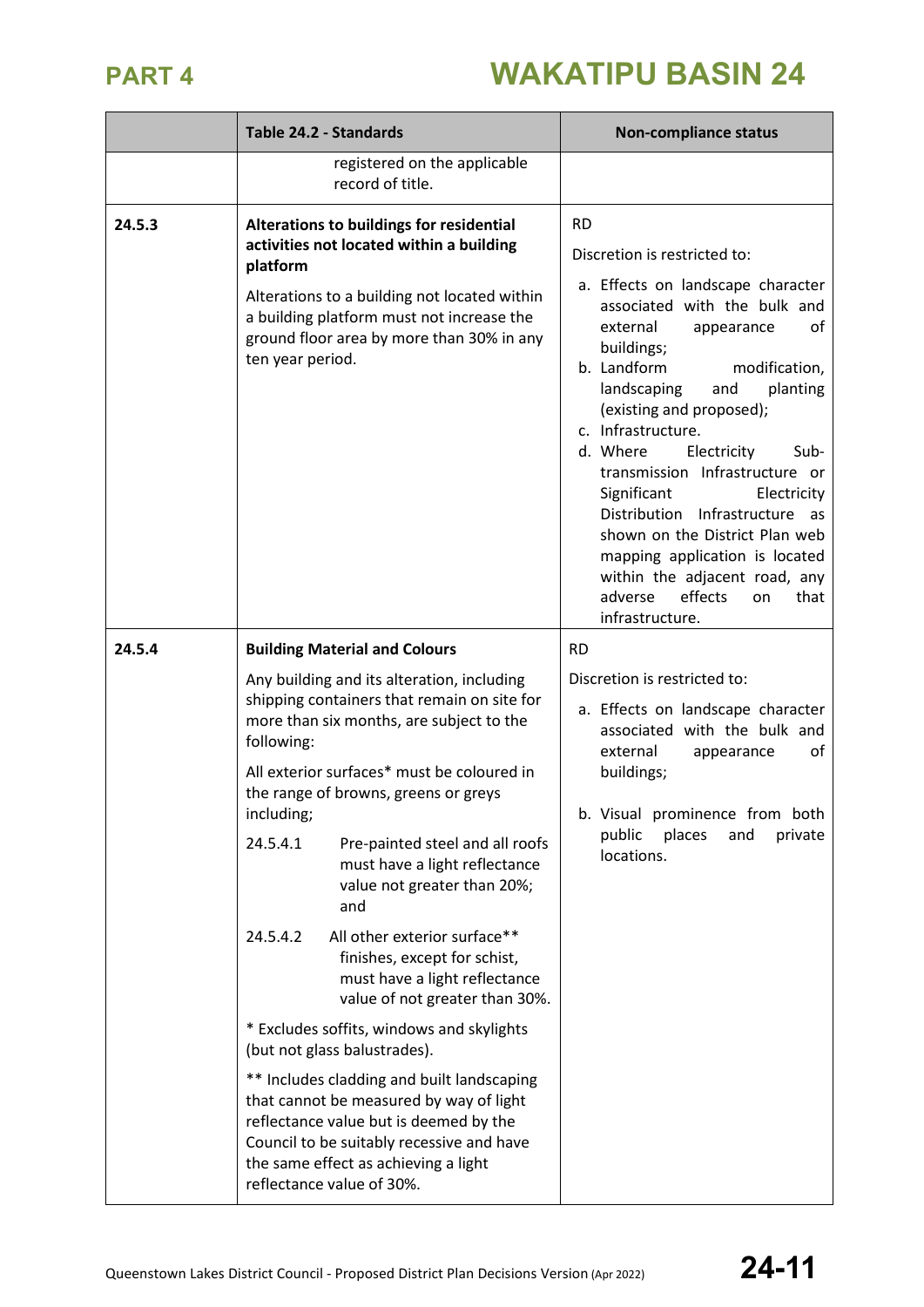|          | Table 24.2 - Standards                                                                                                                                                                                             | <b>Non-compliance status</b>                                                                                                                                                                                                                                                                                                                                                                            |
|----------|--------------------------------------------------------------------------------------------------------------------------------------------------------------------------------------------------------------------|---------------------------------------------------------------------------------------------------------------------------------------------------------------------------------------------------------------------------------------------------------------------------------------------------------------------------------------------------------------------------------------------------------|
| 24.5.5   | <b>Building Ground Floor Area</b><br>Where a residential building is constructed<br>within a building platform under Rule<br>24.4.5, the ground floor area of all buildings<br>must not exceed 500m <sup>2</sup> . | <b>RD</b><br>Discretion is restricted to:<br>a. Building scale and form;<br>b. Visual prominence from both<br>public places and private<br>locations.                                                                                                                                                                                                                                                   |
| 24.5.6   | <b>Building coverage</b><br>The building coverage of all buildings on a<br>site not subject to Rule 24.5.5 must not<br>exceed 15% of net site area, or 500m <sup>2</sup> ,<br>whichever is the lesser.             | <b>RD</b><br>Discretion is restricted to:<br>a. Building scale and form;<br>b. Visual prominence from both<br>public places and private<br>locations.                                                                                                                                                                                                                                                   |
| 24.5.7   | <b>Setback from internal boundaries</b><br>The minimum setback of any building from<br>internal boundaries shall be 10m.                                                                                           | <b>RD</b><br>Discretion is restricted to:<br>a. Building location, character,<br>scale and form;<br>b. External appearance including<br>materials and colours;<br>c. Landform modification/planting<br>(existing and proposed).                                                                                                                                                                         |
| 24.5.8   | <b>Height of buildings</b>                                                                                                                                                                                         |                                                                                                                                                                                                                                                                                                                                                                                                         |
| 24.5.8.1 | The maximum height of buildings shall be<br>6.5m.                                                                                                                                                                  | <b>RD</b><br>For buildings with a height greater<br>than 6.5m and no more than 8m,<br>discretion is restricted to:<br>a. Visual prominence from both<br>public places and private<br>locations;<br>b. External appearance including<br>materials and colours;<br>c. Landform modification/planting<br>(existing and proposed).<br>Note: 24.5.8.2 applies to buildings<br>with a height greater than 8m. |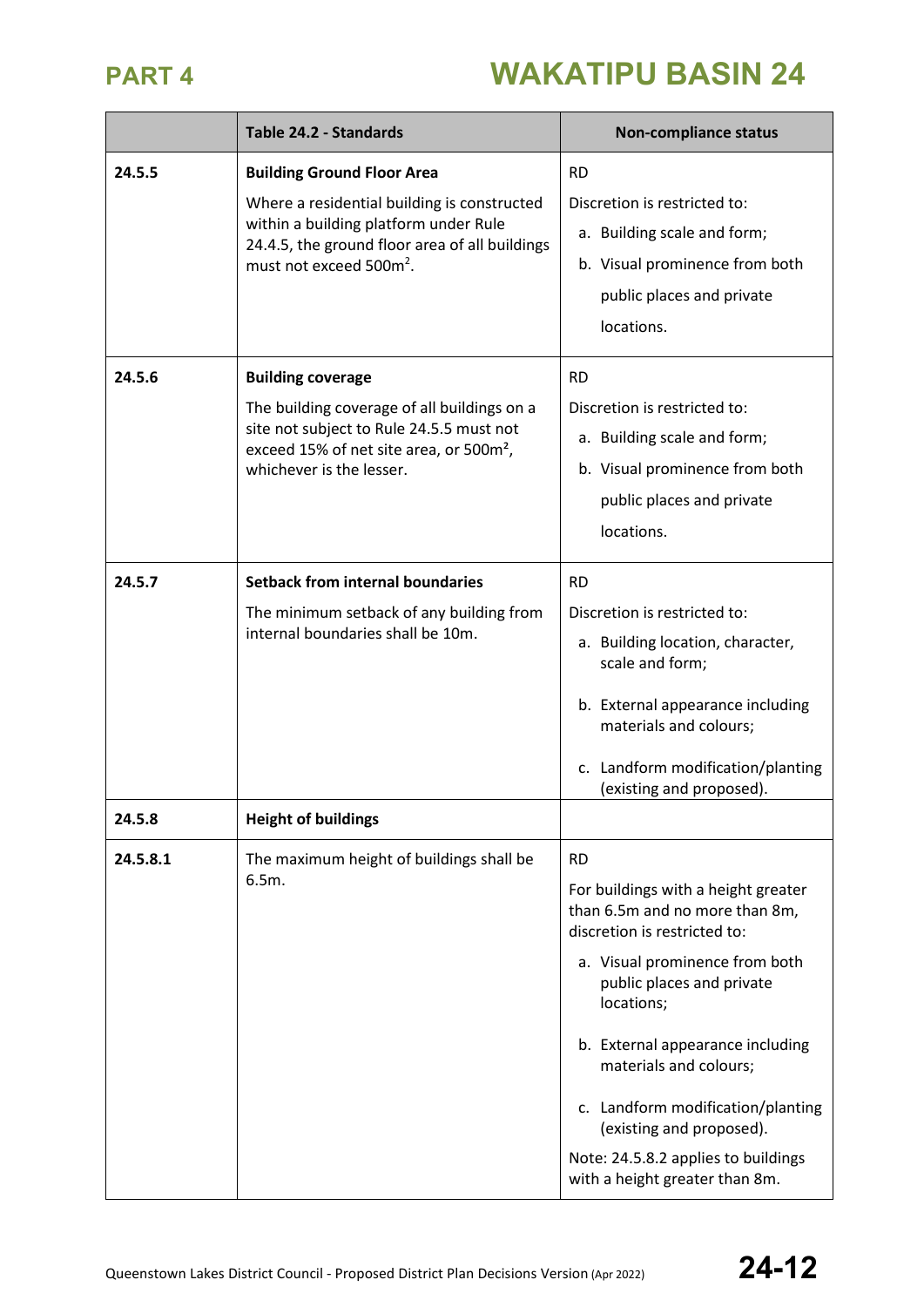|          | Table 24.2 - Standards                                                                                                                                                                         |                                                                                                                                                                                                                                                                                                                                                                                                                                                             | <b>Non-compliance status</b>                                                                                                                                                                                                                                                                                                                                                                                                                                                                                |
|----------|------------------------------------------------------------------------------------------------------------------------------------------------------------------------------------------------|-------------------------------------------------------------------------------------------------------------------------------------------------------------------------------------------------------------------------------------------------------------------------------------------------------------------------------------------------------------------------------------------------------------------------------------------------------------|-------------------------------------------------------------------------------------------------------------------------------------------------------------------------------------------------------------------------------------------------------------------------------------------------------------------------------------------------------------------------------------------------------------------------------------------------------------------------------------------------------------|
| 24.5.8.2 | The maximum height of buildings shall be<br>8m.                                                                                                                                                |                                                                                                                                                                                                                                                                                                                                                                                                                                                             | <b>NC</b>                                                                                                                                                                                                                                                                                                                                                                                                                                                                                                   |
| 24.5.9   | <b>Setback from roads</b><br>24.5.9.1<br>24.5.9.2<br>24.5.9.3                                                                                                                                  | The minimum setback of any<br>building from any road<br>boundary (other than an<br>unformed road) shall be 75m<br>in the Precinct and 20m in the<br>Rural Amenity Zone.<br>The minimum setback of any<br>building from any unformed<br>road shall be 20m in the Rural<br>Amenity Zone and Lifestyle<br>Precinct.<br>Rules 24.5.9.1 and 24.5.9.2 do<br>not apply to the construction<br>of buildings for residential<br>activity pursuant to Rule<br>24.4.5. | <b>RD</b><br>Discretion is restricted to:<br>a. Building location, character, scale<br>and form;<br>b. External appearance including<br>materials and colours;<br>c. Landscaping/planting (existing<br>and proposed).<br>d. Where Electricity Sub-<br>transmission Infrastructure or<br><b>Significant Electricity</b><br>Distribution Infrastructure as<br>shown on the District Plan web<br>mapping application is located<br>within the adjacent road, any<br>adverse effects on that<br>infrastructure. |
| 24.5.10  | <b>River Cliff Features</b><br>24.5.10.1<br>24.5.10.1                                                                                                                                          | Setback from Escarpment, Ridgeline and<br>Within the Lifestyle Precinct<br>only, any building or vehicle<br>access shall be located a<br>minimum of 50m from the<br>boundary of any Escarpment,<br>Ridgeline or River Cliff Feature<br>shown on the District Plan web<br>mapping application.<br>Rule 24.5.10.1 does not apply<br>to the construction of buildings<br>for residential activity pursuant<br>to Rule 24.4.5.                                  | <b>RD</b><br>Discretion is restricted to:<br>a. Building location, character,<br>scale and form;<br>b. External appearance including<br>materials and colours;<br>c. Landform modification/planting<br>(existing and proposed).                                                                                                                                                                                                                                                                             |
| 24.5.11  | Setback from boundaries of non-<br>residential buildings housing animals<br>The minimum setback from boundaries for<br>any building whose primary purpose is to<br>house animals shall be 30m. |                                                                                                                                                                                                                                                                                                                                                                                                                                                             | <b>RD</b><br>Discretion is restricted to the<br>following:<br>a. Open space, rural living<br>character and amenity;<br>b. Privacy, views and outlook from<br>neighbouring properties and<br>public places;                                                                                                                                                                                                                                                                                                  |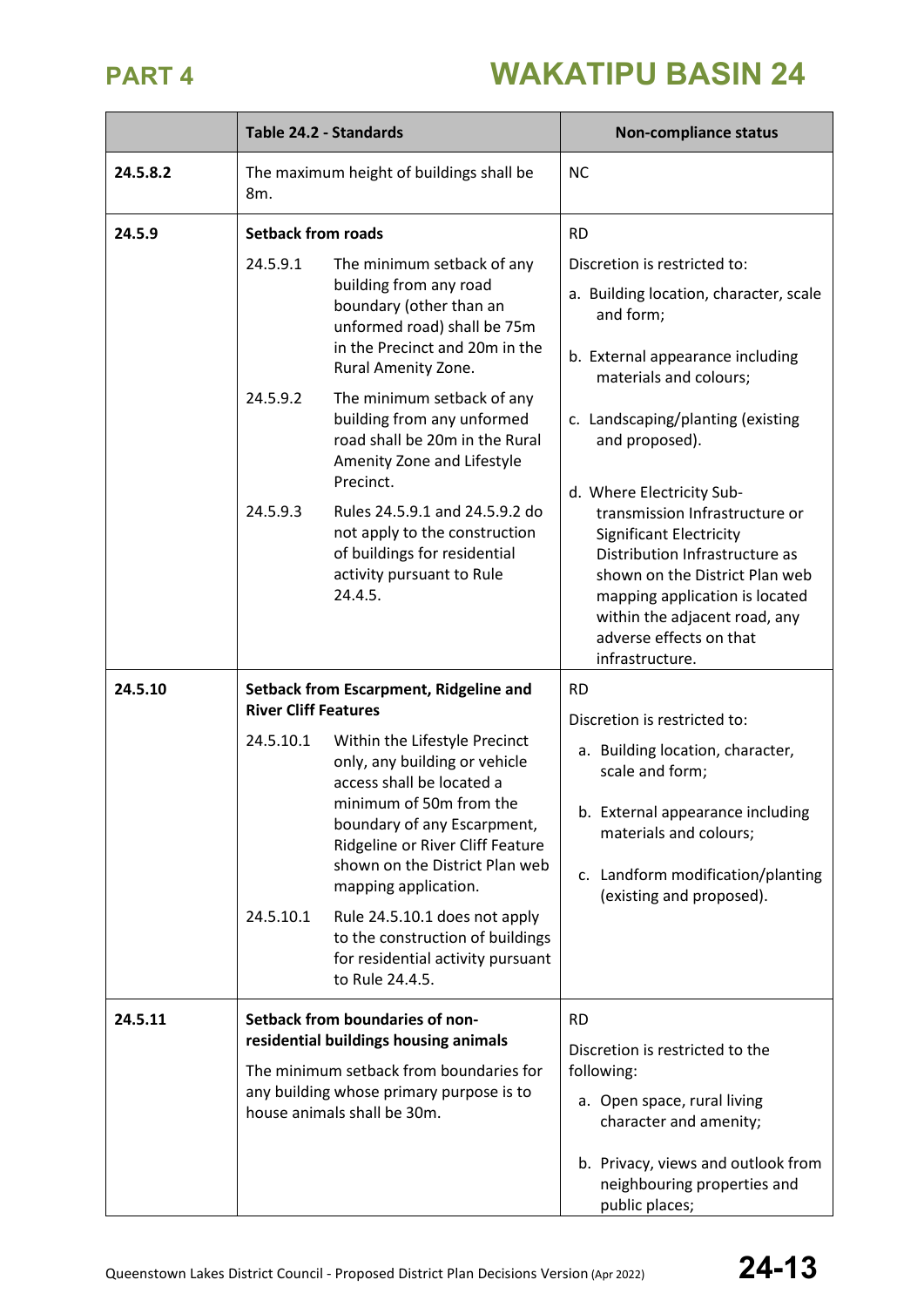|         | Table 24.2 - Standards                                                                     | <b>Non-compliance status</b>                                                                                                                                                                                                         |
|---------|--------------------------------------------------------------------------------------------|--------------------------------------------------------------------------------------------------------------------------------------------------------------------------------------------------------------------------------------|
|         |                                                                                            | c. Reverse sensitivity effects on<br>adjacent properties including<br>odour and noise;<br>d. Landform modification/planting                                                                                                          |
|         |                                                                                            | (existing and proposed).                                                                                                                                                                                                             |
| 24.5.12 | <b>Setback of buildings from waterbodies</b>                                               | <b>RD</b>                                                                                                                                                                                                                            |
|         | The minimum setback of any building from<br>the bed of a wetland, river or lake shall be   | Discretion is restricted to the<br>following:                                                                                                                                                                                        |
|         | 30 <sub>m</sub> .                                                                          | a. Biodiversity values;                                                                                                                                                                                                              |
|         | This rule does not apply to:                                                               | b. Natural Hazards;                                                                                                                                                                                                                  |
|         | waterbodies that have been built as<br>a.<br>part of a subdivision or development          |                                                                                                                                                                                                                                      |
|         | for the primary purpose of treating and<br>disposing of stormwater, or                     | c. Visual and recreational amenity<br>values;                                                                                                                                                                                        |
|         | b. the construction of buildings for<br>residential activities pursuant to Rule<br>24.4.5. | d. Landscape and natural<br>character;                                                                                                                                                                                               |
|         |                                                                                            | e. Open space.                                                                                                                                                                                                                       |
|         |                                                                                            | f. Where the site is located within<br>the Lake Hayes Catchment as<br>identified in Schedule 24.9, the<br>contribution of, and methods<br>adopted by, the proposal to<br>improving water quality within<br>the Lake Hayes Catchment. |
| 24.5.13 | <b>Farm buildings</b>                                                                      | <b>RD</b>                                                                                                                                                                                                                            |
|         | The maximum gross floor area of any<br>a.                                                  | Discretion is restricted to:                                                                                                                                                                                                         |
|         | farm building shall be 50m <sup>2</sup> .                                                  | a. Building location, character,<br>scale and form;                                                                                                                                                                                  |
|         |                                                                                            | b. External appearance including<br>materials and colours; and                                                                                                                                                                       |
|         |                                                                                            | c. Landform modification/planting<br>(existing and proposed).                                                                                                                                                                        |
| 24.5.14 | <b>Home occupations</b>                                                                    | <b>RD</b>                                                                                                                                                                                                                            |
|         | The maximum net floor area of home<br>a.                                                   | Discretion is restricted to:                                                                                                                                                                                                         |
|         | occupation activities shall be 150m <sup>2</sup> .                                         | a. The nature, scale and intensity<br>of the activity;                                                                                                                                                                               |
|         | No goods materials or equipment<br>b.<br>shall be stored outside a building.               |                                                                                                                                                                                                                                      |
|         |                                                                                            | b. Visual amenity from<br>neighbouring properties and                                                                                                                                                                                |
|         |                                                                                            | public places;                                                                                                                                                                                                                       |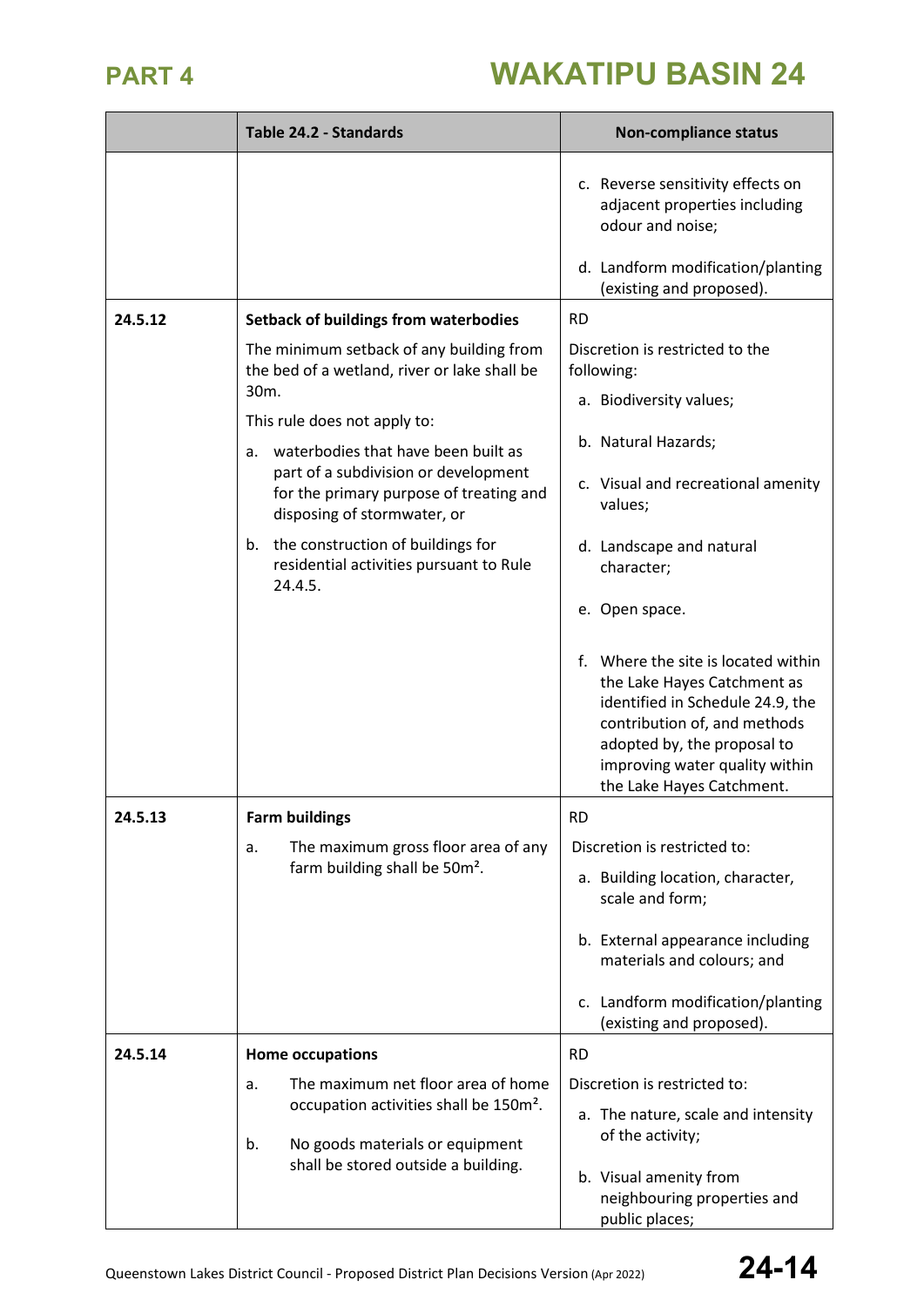|         | Table 24.2 - Standards                                                                                                                            | <b>Non-compliance status</b>                                                                                                                                                                                                                                                       |
|---------|---------------------------------------------------------------------------------------------------------------------------------------------------|------------------------------------------------------------------------------------------------------------------------------------------------------------------------------------------------------------------------------------------------------------------------------------|
|         | All manufacturing, altering, repairing,<br>c.<br>dismantling or processing of any<br>goods or articles shall be carried out<br>within a building. | c. Noise, odour and dust;<br>d. Access, safety and<br>transportation.                                                                                                                                                                                                              |
| 24.5.15 | <b>Roadside stalls</b>                                                                                                                            | <b>RD</b>                                                                                                                                                                                                                                                                          |
|         | The maximum ground floor area shall                                                                                                               | Discretion is restricted to:                                                                                                                                                                                                                                                       |
|         | a.<br>be $5m2$ .                                                                                                                                  | a. Building location, character,                                                                                                                                                                                                                                                   |
|         | Stalls shall not be higher than 2.0m<br>b.<br>from ground level.                                                                                  | scale and form;<br>b. External appearance including                                                                                                                                                                                                                                |
|         | The minimum sight distance along<br>c.<br>the road from the stall or stall access                                                                 | materials and colours;                                                                                                                                                                                                                                                             |
|         | shall be 250m.                                                                                                                                    | c. Access and safety;                                                                                                                                                                                                                                                              |
|         | The minimum distance of the stall or<br>d.<br>stall access from an intersection shall<br>be 100m; and, the stall shall not be                     | d. Parking in relation to safety and<br>manoeuvring.                                                                                                                                                                                                                               |
|         | located on the legal road reserve.                                                                                                                | e. Where Electricity Sub-<br>transmission Infrastructure or<br><b>Significant Electricity</b><br>Distribution Infrastructure as<br>shown on the District Plan web<br>mapping application is located<br>within the adjacent road, any<br>adverse effects on that<br>infrastructure. |
| 24.5.16 | <b>Retail Sales</b>                                                                                                                               | <b>RD</b>                                                                                                                                                                                                                                                                          |
|         | The maximum gross floor area of buildings                                                                                                         | Discretion is restricted to:                                                                                                                                                                                                                                                       |
|         | shall be 25m <sup>2</sup> for retail sales of farm and<br>garden produce and wine grown, reared or<br>produced on-site or handicrafts produced    | a. Building location, character,<br>scale and form;                                                                                                                                                                                                                                |
|         | on the site.                                                                                                                                      | b. External appearance including<br>materials and colours;                                                                                                                                                                                                                         |
|         |                                                                                                                                                   | c. Access safety and<br>transportation effects;                                                                                                                                                                                                                                    |
|         |                                                                                                                                                   | d. Parking and access in relation to<br>safety and manoeuvring.                                                                                                                                                                                                                    |
| 24.5.17 | Glare                                                                                                                                             | <b>RD</b>                                                                                                                                                                                                                                                                          |
|         | All fixed exterior lighting shall be<br>а.                                                                                                        | Discretion is restricted to:                                                                                                                                                                                                                                                       |
|         | directed away from adjacent roads<br>and sites.                                                                                                   | a. Lighting location and number of<br>lights;                                                                                                                                                                                                                                      |
|         |                                                                                                                                                   | b. Proximity to roads, public<br>places and neighbours;                                                                                                                                                                                                                            |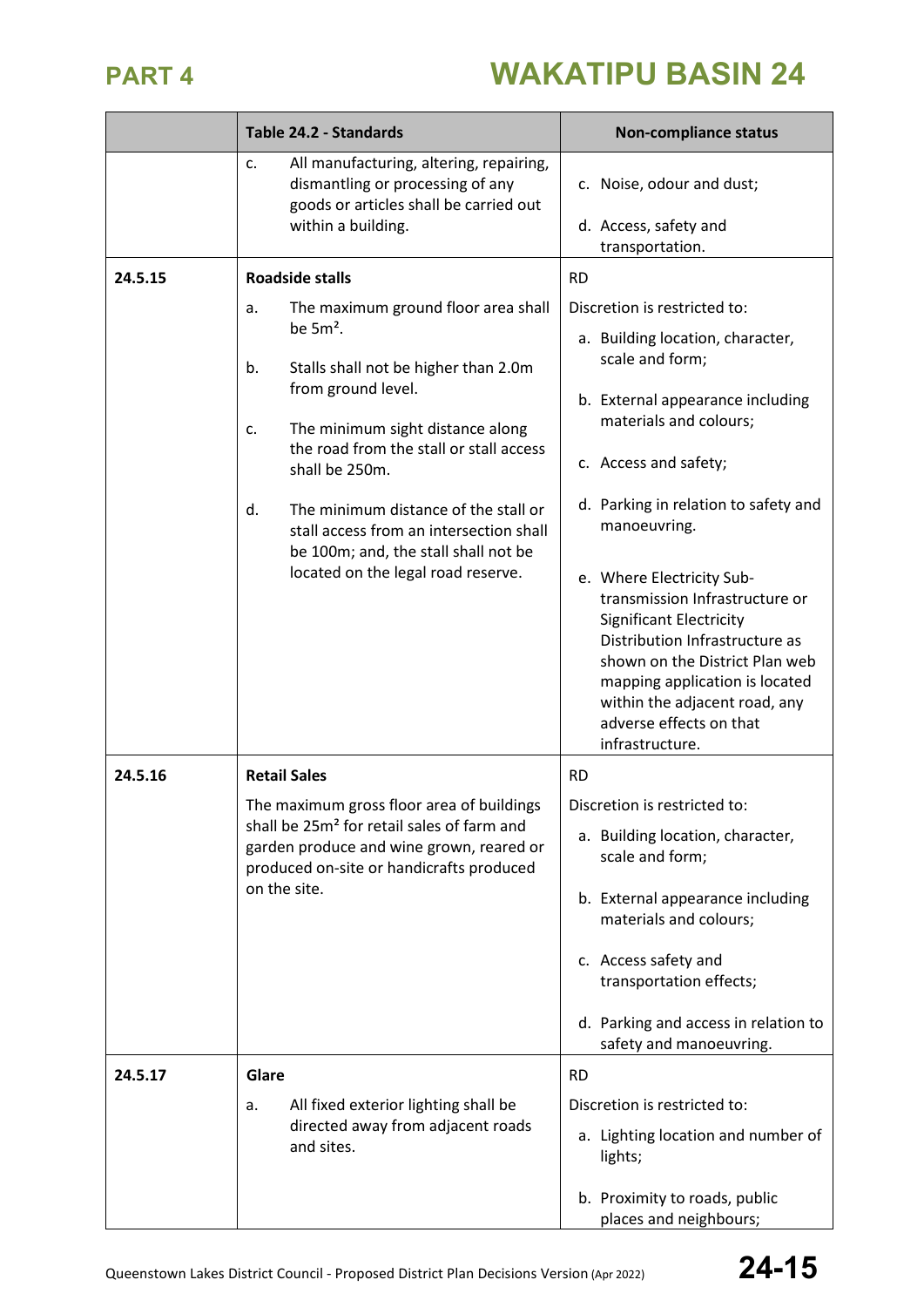|         | Table 24.2 - Standards                                                                                                                                                                                                               | <b>Non-compliance status</b>                                                                              |
|---------|--------------------------------------------------------------------------------------------------------------------------------------------------------------------------------------------------------------------------------------|-----------------------------------------------------------------------------------------------------------|
|         | b.<br>Activities on any site shall not result<br>in more than a 3 lux spill (horizontal<br>and vertical) of light to any other site,<br>measured at any point within the<br>boundary of the other site.                              | c. Height and direction of lights;<br>d. Lux levels.                                                      |
|         | There shall be no upward light spill.<br>c.                                                                                                                                                                                          |                                                                                                           |
| 24.5.18 | <b>Informal airports</b>                                                                                                                                                                                                             | D                                                                                                         |
|         | Other than in the case of informal airports<br>for emergency landings, rescues, fire-<br>fighting and activities ancillary to farming<br>activities:                                                                                 |                                                                                                           |
|         | Informal airports shall not exceed a<br>a.<br>frequency of use of 2 flights per day;                                                                                                                                                 |                                                                                                           |
|         | Informal airports shall be located a<br>b.<br>minimum distance of 500 metres<br>from any other zone or the notional<br>boundary of any residential dwelling<br>not located on the same site;                                         |                                                                                                           |
|         | Advice note: For the purpose of this rule a<br>flight includes two aircraft movements i.e.<br>an arrival and a departure.                                                                                                            |                                                                                                           |
| 24.5.19 | <b>Firefighting water and access</b>                                                                                                                                                                                                 | <b>RD</b>                                                                                                 |
|         | New buildings for residential activities<br>where there is no reticulated water supply,                                                                                                                                              | Discretion is restricted to:                                                                              |
|         | or any reticulated water supply is not<br>sufficient for firefighting must have one of<br>the following:                                                                                                                             | a. the extent to which SNZ PAS<br>4509: 2008 can be met<br>including the adequacy of the<br>water supply; |
|         | either a sprinkler system installed and<br>plumbed with a maintained static water<br>storage supply of at least 7,000 litres<br>available to the system, or                                                                          | b. the accessibility of the<br>firefighting water connection<br>point for fire service vehicles;          |
|         | water supply and access for firefighting that<br>meets the following requirements:                                                                                                                                                   | c. whether and the extent to<br>which the building is assessed<br>as a low fire risk.                     |
|         | Water storage of at least 45,000 litres<br>a.<br>shall be maintained (excluding<br>potable water storage for domestic<br>use) with an outlet connection point<br>that can provide 1500L/min (25 L/s)<br>and any necessary couplings; |                                                                                                           |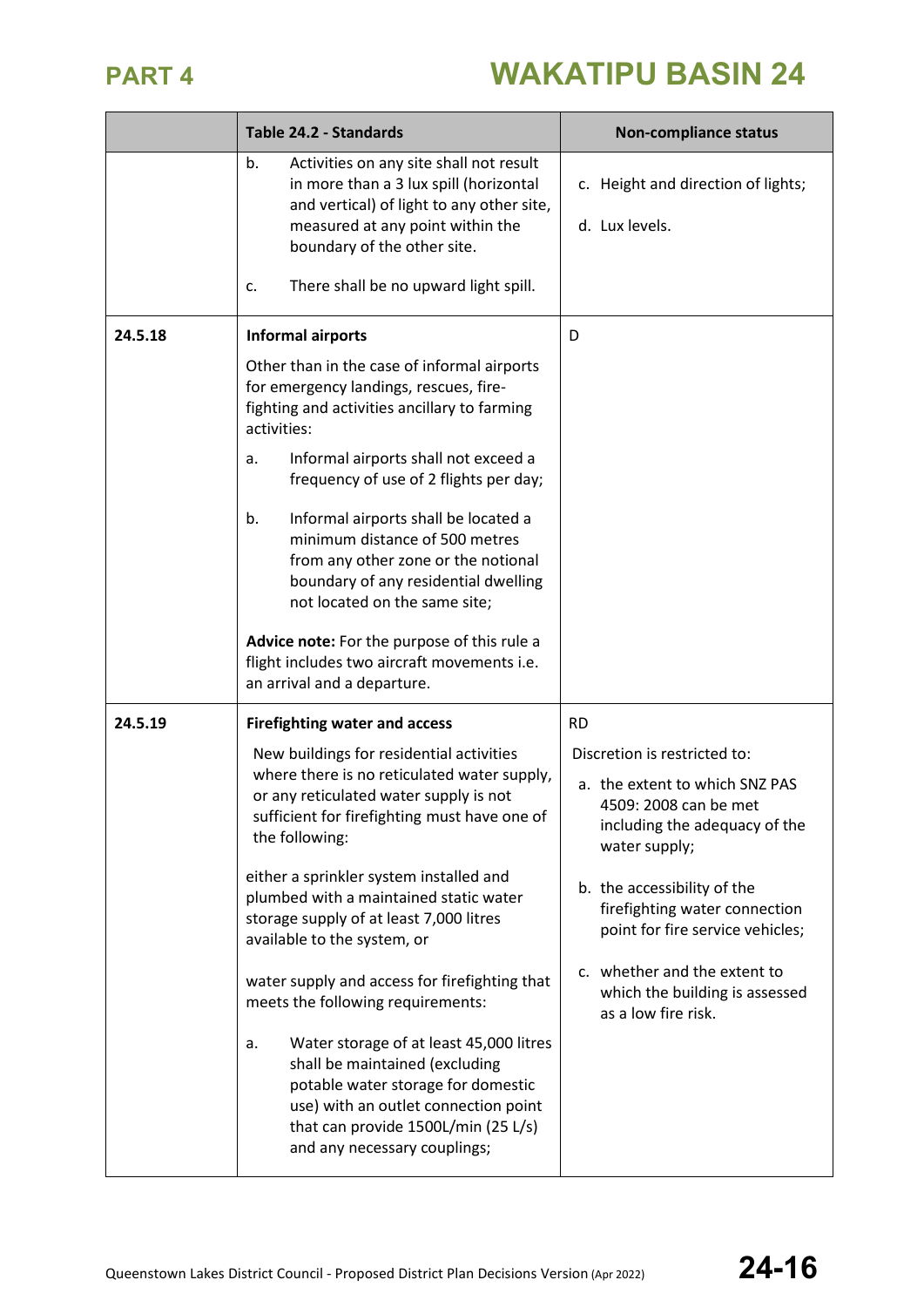|         | Table 24.2 - Standards              |                                                                                                                                                                                                                                                                                                                                                                                                                         | <b>Non-compliance status</b>                                                                                                                                                                                                                                                                                                                                             |
|---------|-------------------------------------|-------------------------------------------------------------------------------------------------------------------------------------------------------------------------------------------------------------------------------------------------------------------------------------------------------------------------------------------------------------------------------------------------------------------------|--------------------------------------------------------------------------------------------------------------------------------------------------------------------------------------------------------------------------------------------------------------------------------------------------------------------------------------------------------------------------|
|         | b.                                  | A hardstand area with a minimum<br>width of 4.5m and length of 11m<br>located within 6m of the firefighting<br>water supply connection point and<br>capable of supporting a 20 tonne fire<br>service vehicle;                                                                                                                                                                                                           |                                                                                                                                                                                                                                                                                                                                                                          |
|         | c.<br>fire events;<br>d.            | The connection point for the<br>firefighting water supply must be<br>located more than 6m and less than<br>90m from the building for residential<br>activities and be accessible by<br>emergency service vehicles during<br>Access from the property road<br>boundary to the hardstand area<br>capable of accommodating a 20<br>tonne fire service vehicle.                                                             |                                                                                                                                                                                                                                                                                                                                                                          |
|         |                                     |                                                                                                                                                                                                                                                                                                                                                                                                                         |                                                                                                                                                                                                                                                                                                                                                                          |
| 24.5.20 | 24.5.20.1<br>24.5.20.2<br>24.5.20.3 | <b>Residential visitor accommodation</b><br>Residential visitor accommodation -<br><b>Excluding the Lifestyle Precinct</b><br>Must not exceed a cumulative<br>total of 90 nights occupation<br>by paying guests on a site per<br>12 month period.<br>The Council must be notified in<br>writing prior to the<br>commencement of a<br><b>Residential Visitor</b><br>Accommodation activity.<br>Up to date records of the | C<br>Control is reserved to:<br>a. The scale of the activity,<br>including the number of guests<br>per night and the number guest<br>nights the activity operates in a<br>12 month period;<br>b. The management of noise,<br>rubbish and outdoor activities;<br>c. The compliance of the<br>residential unit with the<br>Building Code as at the date of<br>the consent; |
|         |                                     | <b>Residential Visitor</b><br>Accommodation activity must<br>be kept, including a record of<br>the date and duration of guest<br>stays and the number of<br>guests staying per night, and in<br>a form that can be made<br>available for inspection by the<br>Council at 24 hours' notice.                                                                                                                              | d. Health and safety provisions in<br>relation to guests;<br>e. Guest management and<br>complaints procedures;<br>The keeping of records of RVA<br>f.<br>use, and availability of records<br>for Council inspection; and<br>g. Monitoring requirements,<br>including imposition of an<br>annual monitoring charge.                                                       |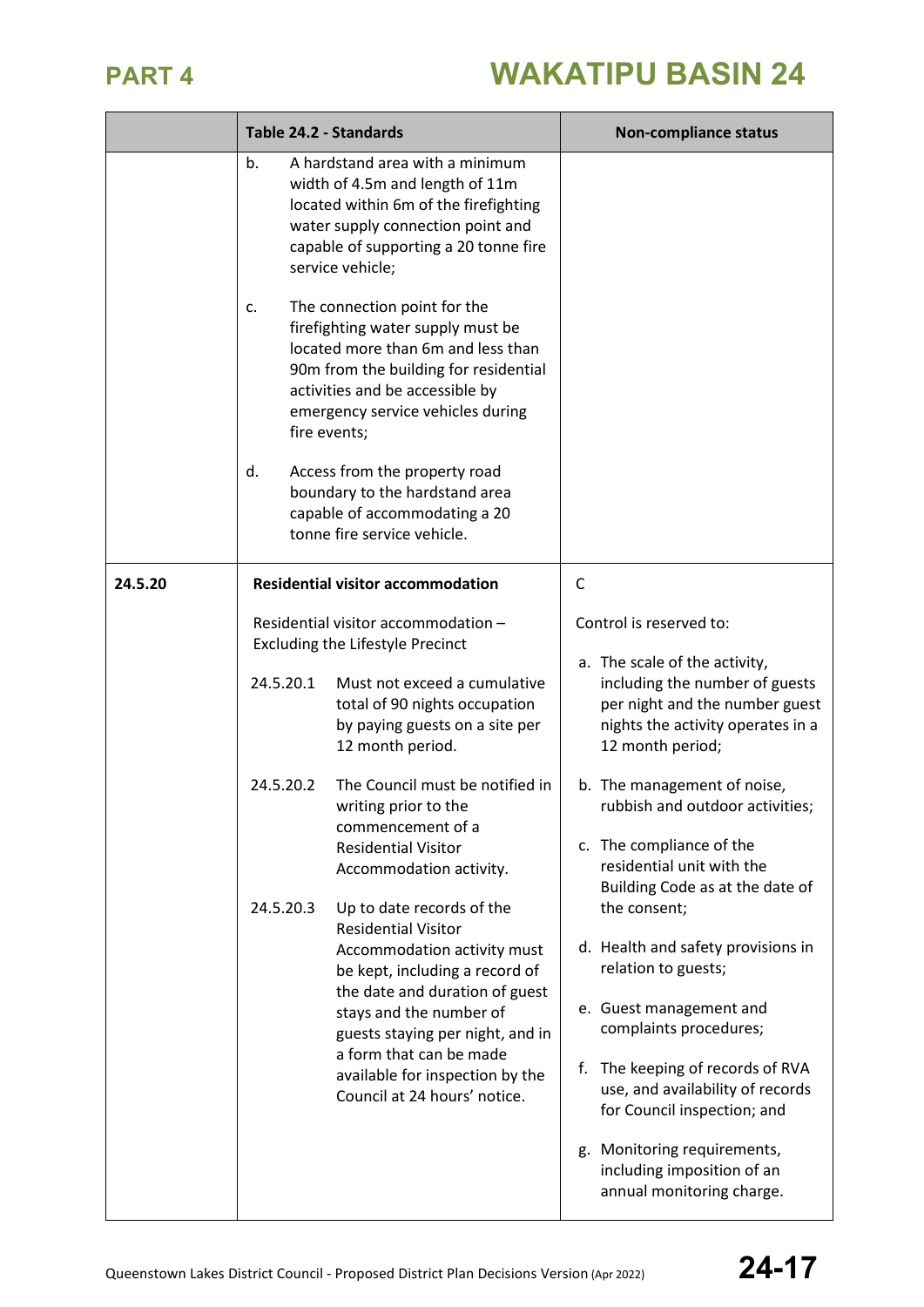|         | Table 24.2 - Standards                                                                                                                                                                                                                                                                                                            | <b>Non-compliance status</b> |
|---------|-----------------------------------------------------------------------------------------------------------------------------------------------------------------------------------------------------------------------------------------------------------------------------------------------------------------------------------|------------------------------|
|         | Smoke alarms must be<br>24.5.20.4<br>provided in accordance with<br>clause 5 of the Residential<br>Tenancies (Smoke Alarms and<br>Insulation) Regulations 2016.                                                                                                                                                                   |                              |
|         | Note: The Council may request that<br>records are made available to the Council<br>for inspection at 24 hours' notice, in order<br>to monitor compliance with rules<br>24.5.20.1 to 24.5.20.4.                                                                                                                                    |                              |
| 24.5.21 | Residential visitor accommodation -<br>Lifestyle Precinct only                                                                                                                                                                                                                                                                    | D                            |
|         | 24.5.21.1 Must not exceed a cumulative<br>total of 90 nights occupation<br>by paying guests on a site per<br>12 month period.                                                                                                                                                                                                     |                              |
|         | 24.5.21.2 The Council must be notified in<br>writing prior to the<br>commencement of a<br><b>Residential Visitor</b><br>Accommodation activity.                                                                                                                                                                                   |                              |
|         | 24.5.21.3 Up to date records of the<br><b>Residential Visitor</b><br>Accommodation activity must<br>be kept, including a record of<br>the date and duration of guest<br>stays and the number of<br>guests staying per night, and in<br>a form that can be made<br>available for inspection by the<br>Council at 24 hours' notice. |                              |
|         | 24.5.21.4 Smoke alarms must be<br>provided in accordance with<br>clause 5 of the Residential<br>Tenancies (Smoke Alarms and<br>Insulation) Regulations 2016.                                                                                                                                                                      |                              |
|         | The Council may request that<br>Note:<br>records are made available to the<br>Council for inspection at 24 hours'<br>notice, in order to monitor compliance<br>with rules 24.5.21.1 to 24.5.21.4                                                                                                                                  |                              |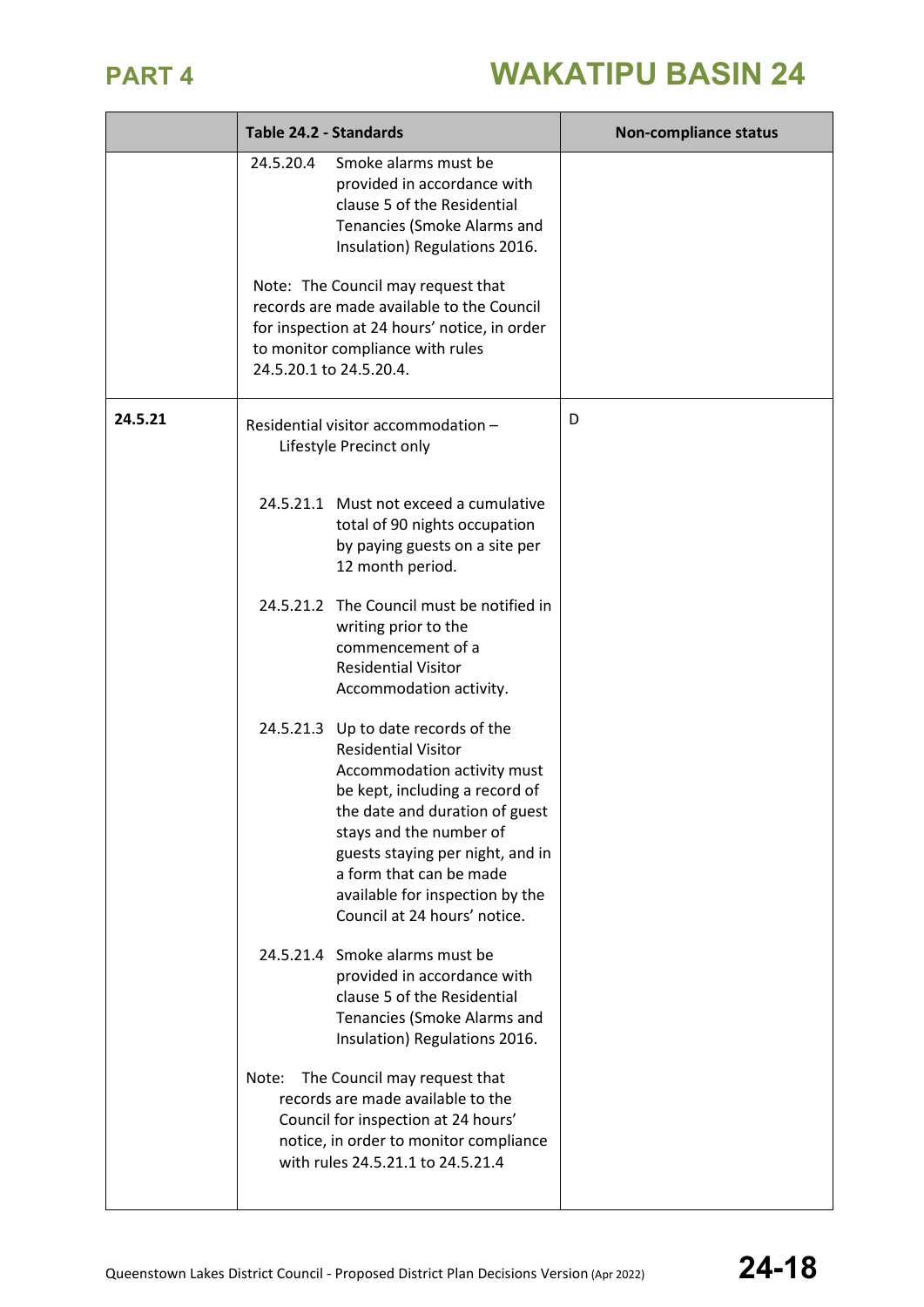|         | Table 24.2 - Standards                                                                                                                                                                                                                                                                                                                                                                                                                                  | <b>Non-compliance status</b>                                                                                                                                                                                                                                                     |
|---------|---------------------------------------------------------------------------------------------------------------------------------------------------------------------------------------------------------------------------------------------------------------------------------------------------------------------------------------------------------------------------------------------------------------------------------------------------------|----------------------------------------------------------------------------------------------------------------------------------------------------------------------------------------------------------------------------------------------------------------------------------|
| 24.5.22 | Homestay                                                                                                                                                                                                                                                                                                                                                                                                                                                | $\mathsf{C}$                                                                                                                                                                                                                                                                     |
|         | Homestay - Excluding the Lifestyle Precinct                                                                                                                                                                                                                                                                                                                                                                                                             | Control is reserved to:                                                                                                                                                                                                                                                          |
|         | 24.5.22.1 Must not exceed 5 paying<br>guests on a site per night.<br>24.5.22.2 The Council must be notified in<br>writing prior to the<br>commencement of a<br>Homestay activity.                                                                                                                                                                                                                                                                       | The scale of the activity,<br>a.<br>including the number of<br>guests per night and the<br>number guest nights the<br>activity operates in a 12<br>month period;                                                                                                                 |
|         | 24.5.22.3 Up to date records of the<br>Homestay activity must be<br>kept, including a record of the<br>number of guests staying per<br>night, and in a form that can<br>be made available for<br>inspection by the Council at 24<br>hours' notice.<br>The Council may request that<br>Note:<br>records are made available to the<br>Council for inspection at 24 hours'<br>notice, in order to monitor compliance<br>with rules 24.5.22.1 to 24.5.22.3. | The management of noise,<br>b.<br>rubbish and outdoor activities;<br>The keeping of records of<br>c.<br>Homestay use, and availability<br>of records for Council<br>inspection; and<br>Monitoring requirements,<br>d.<br>including imposition of an<br>annual monitoring charge. |
| 24.5.23 | Homestay - Lifestyle Precinct only                                                                                                                                                                                                                                                                                                                                                                                                                      | D                                                                                                                                                                                                                                                                                |
|         | 24.5.23.1 Must not exceed 5 paying<br>guests on a site per night.                                                                                                                                                                                                                                                                                                                                                                                       |                                                                                                                                                                                                                                                                                  |
|         | 24.5.23.2 The Council must be notified in<br>writing prior to the<br>commencement of a<br>Homestay activity.                                                                                                                                                                                                                                                                                                                                            |                                                                                                                                                                                                                                                                                  |
|         | 24.5.23.3 Up to date records of the<br>Homestay activity must be<br>kept, including a record of the<br>number of guests staying per<br>night, and in a form that can<br>be made available for<br>inspection by the Council at 24<br>hours' notice.                                                                                                                                                                                                      |                                                                                                                                                                                                                                                                                  |
|         | The Council may request that<br>Note:<br>records are made available to the<br>Council for inspection at 24 hours'                                                                                                                                                                                                                                                                                                                                       |                                                                                                                                                                                                                                                                                  |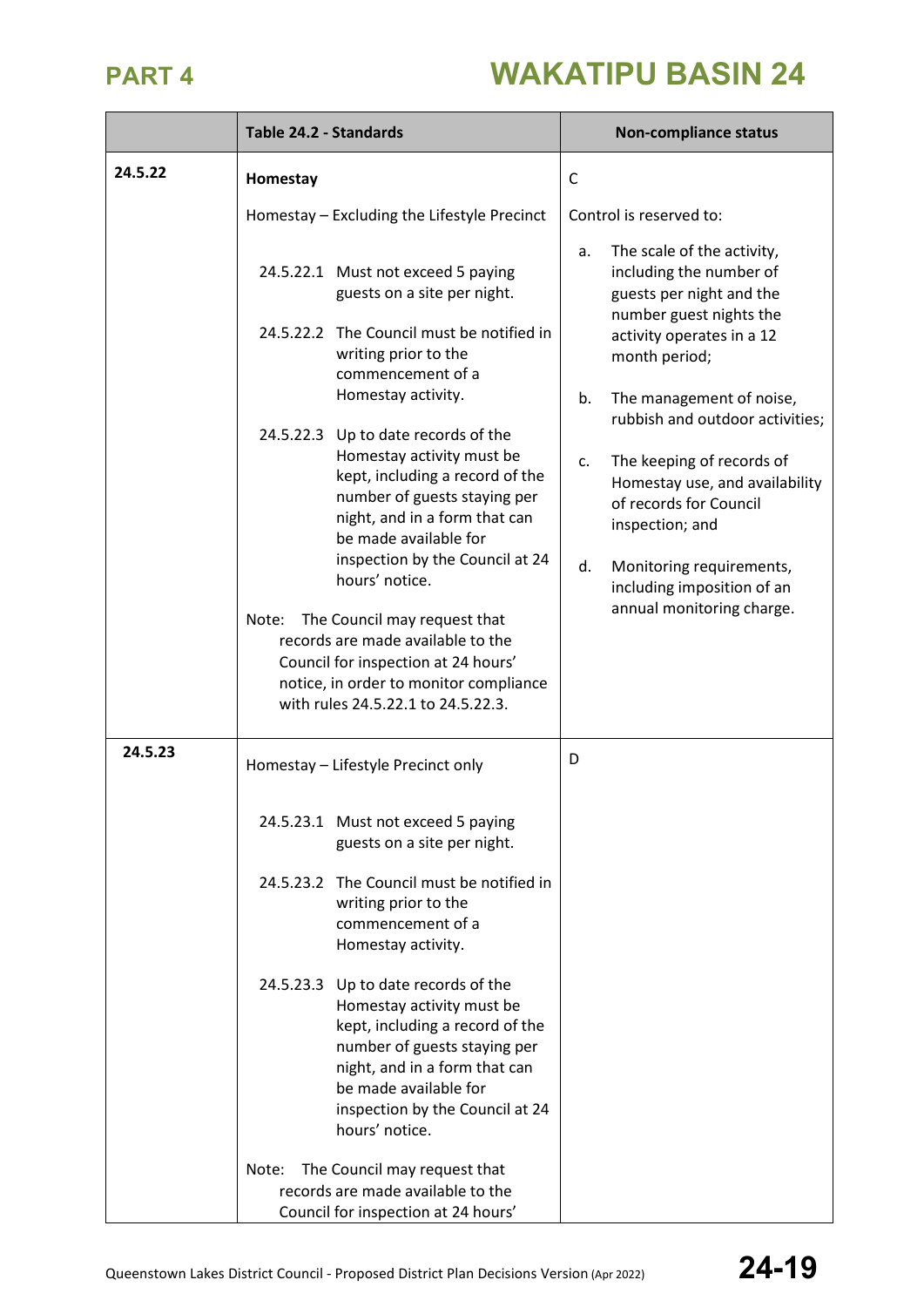|         | Table 24.2 - Standards                                                                                                                                                                                                                                                                                                                                                                                                                                                                                                                                                                                                                                                                                                                                                                                                                                                                                                       | <b>Non-compliance status</b>                                                                                                                                                                                                                                                                                                     |
|---------|------------------------------------------------------------------------------------------------------------------------------------------------------------------------------------------------------------------------------------------------------------------------------------------------------------------------------------------------------------------------------------------------------------------------------------------------------------------------------------------------------------------------------------------------------------------------------------------------------------------------------------------------------------------------------------------------------------------------------------------------------------------------------------------------------------------------------------------------------------------------------------------------------------------------------|----------------------------------------------------------------------------------------------------------------------------------------------------------------------------------------------------------------------------------------------------------------------------------------------------------------------------------|
|         | notice, in order to monitor compliance<br>with rules 24.5.23.1 to 24.5.23.3.                                                                                                                                                                                                                                                                                                                                                                                                                                                                                                                                                                                                                                                                                                                                                                                                                                                 |                                                                                                                                                                                                                                                                                                                                  |
| 24.5.24 | Alterations to buildings used for non-<br>residential activities, not located within a<br>building platform.<br>Alterations to a building not located within<br>a building platform must not increase the<br>ground floor area by more than 10% in any<br>ten year period.                                                                                                                                                                                                                                                                                                                                                                                                                                                                                                                                                                                                                                                   | <b>RD</b><br>Discretion is restricted to:<br>a. Landscape character;<br>b. Visual amenity;<br>c. Infrastructure;<br>d. Landform modification,<br>landscaping and planting<br>(existing and proposed).                                                                                                                            |
| 24.5.25 | Exotic vegetation within landscape<br>Character Unit 5: Dalefield<br>24.5.25.1<br>Clearance, works within the<br>root protection zone or<br>significant trimming of exotic<br>vegetation that is of a height<br>greater than 6 metres.<br>24.5.25.2<br>Rule 24.5.25.1 does not apply<br>if:<br>The vegetation is identified as a<br>a.<br>wilding exotic tree in Chapter 34<br>(Wilding Exotic Trees).<br>b.<br>The vegetation is either dead, diseased<br>or damaged, or likely to cause an<br>imminent hazard to life or property. To<br>ensure compliance with b:<br>Council must be notified in writing<br>Ĭ.<br>prior to the works commencing;<br>and<br>ij.<br>Following the works, Council must<br>be provided with a report or<br>written statement from a<br>qualified arborist confirming that<br>the vegetation was dead, diseased<br>or damaged or likely to cause an<br>imminent hazard to life or<br>property. | <b>RD</b><br>Discretion is restricted to:<br>a. The extent of clearance or works<br>within the root protection zone;<br>b. Effects on landscape character<br>and visual amenity associated<br>with the removal of the<br>vegetation;<br>c. Replacement planting;<br>d. Risk to health and safety arising<br>from the vegetation. |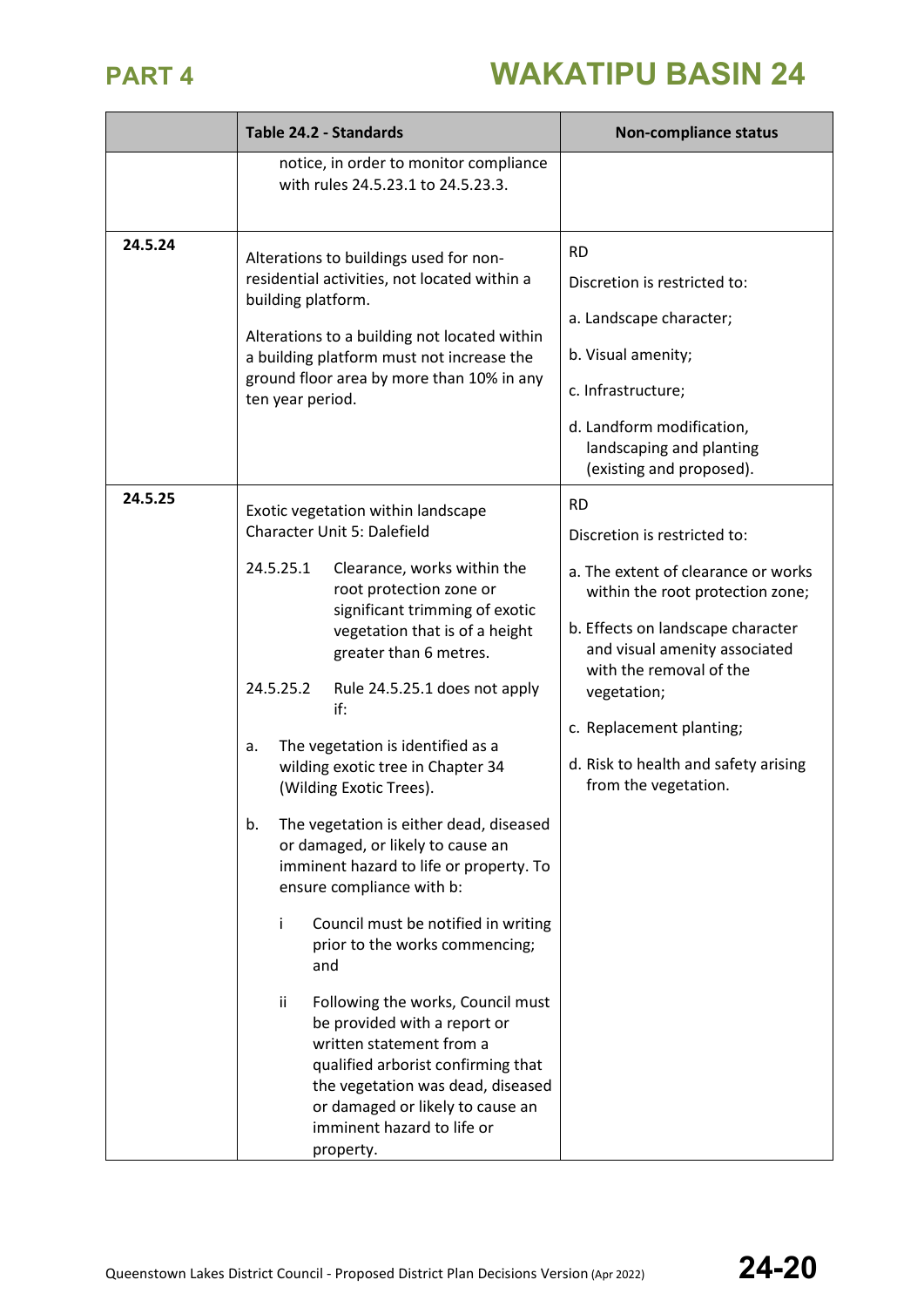### **24.6 Non-notification of applications**

Any application for resource consent for controlled or restricted discretionary activitiesshall not require the written consent of other persons and shall not be notified or limited-notified, with the exception of the following:

- a. Rule 24.5.5 Building ground floor area.
- b. Rule 24.5.6 Building coverage.
- c. Rule 24.5.7 Setback from internal boundaries.
- d. Rule 24.5.8.1 Height of buildings.
- e. Rule 24.5.9 Setback from roads.
- f. Rule 24.5.10 Setback from Escarpment, Ridgeline or River Cliff Feature.
- g. Rule 24.4.16 Retail sales of farm and garden produce and wine, where the access is onto a State Highway.
- h. Rule 24.5.2 Residential Flat separated from the principal residential unit by more than 10 metres, within the Lifestyle Precinct.
- i. Rules 24.4.6, 24.4.18, 24.5.3, 24.5.9 and 24.5.15 in relation to the electricity distribution network, where the Council will give specific consideration to Aurora Energy Limited as an affected person for the purposes of section 95E of the Act.

### **24.7 Assessment Matters**

24.7.1 In considering whether or not to grant consent and/or impose conditions on a resource consent, regard shall be had to the assessment matters set out at 24.7.3 to 24.7.15.

|        | <b>Assessment Matters-Controlled Activities Rule 24.4.5</b>                                                                                                                                                                                                                                                                                                              |  |  |
|--------|--------------------------------------------------------------------------------------------------------------------------------------------------------------------------------------------------------------------------------------------------------------------------------------------------------------------------------------------------------------------------|--|--|
| 24.7.3 | The construction of buildings for residential activity within an approved building<br>platform pursuant to Rule 24.4.5:                                                                                                                                                                                                                                                  |  |  |
|        | Landscape character including external appearance associated with the bulk of the<br>building, access, landform modification, exterior lighting, landscaping and planting                                                                                                                                                                                                |  |  |
|        | Whether the external appearance including colours of the building(s) adequately<br>a.<br>responds to the identified values set out in Schedule 24.8 - Landscape Character<br>Units and the criteria set out below.                                                                                                                                                       |  |  |
|        | The extent to which the buildings, ancillary elements and any landscape<br>b.<br>treatment complements the existing landscape character, including<br>consideration of:                                                                                                                                                                                                  |  |  |
|        | building colours and materials;<br>i.<br>the design and location of landform modification, retaining, fencing, gates,<br>ii.<br>vehicle access (including paving materials), external lighting, domestic<br>infrastructure (including water tanks), vegetation removal, and proposed<br>planting;<br>the retention of existing vegetation and landform patterns;<br>iii. |  |  |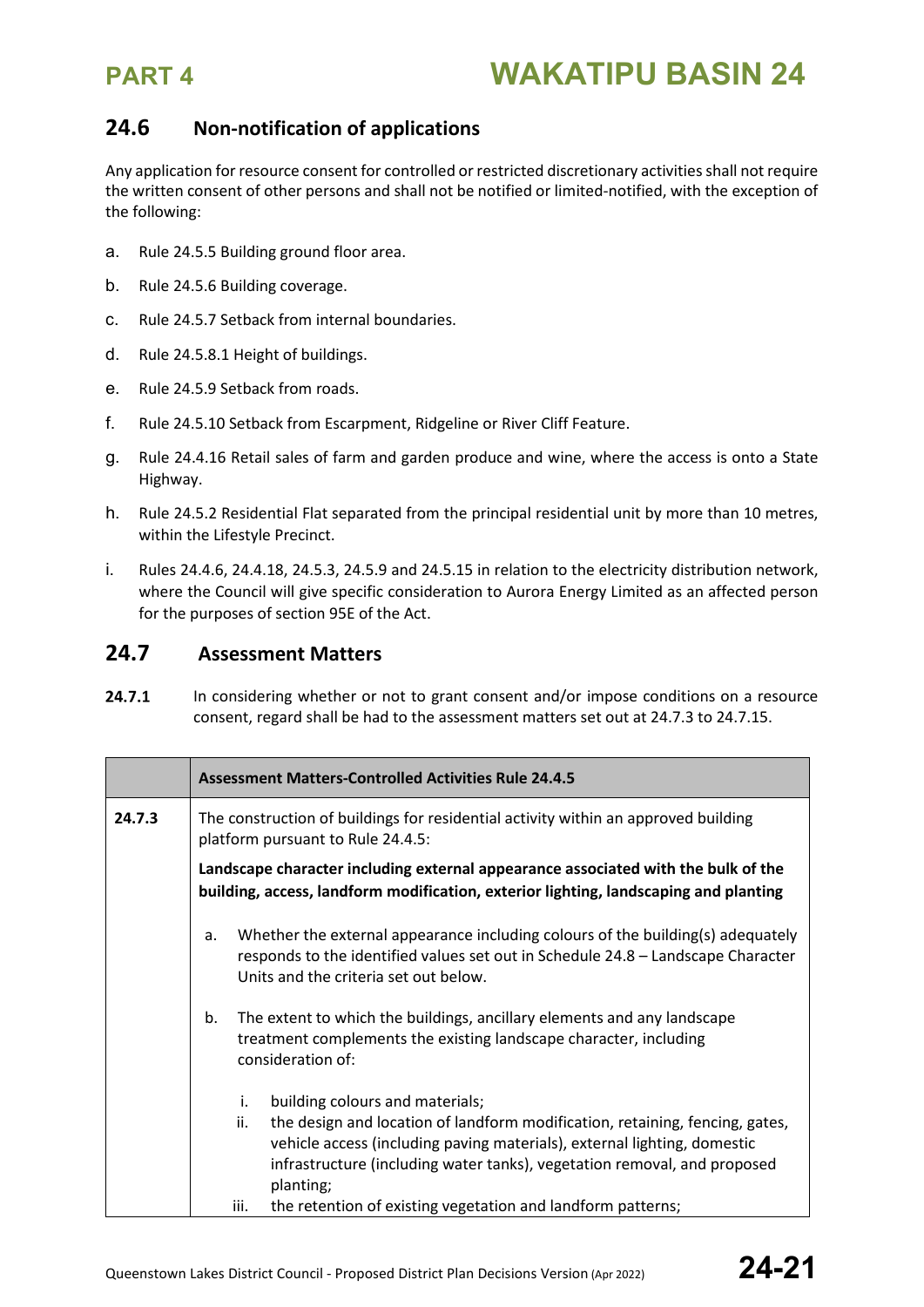|         | <b>Assessment Matters-Controlled Activities Rule 24.4.5</b>                                                                                                                                                                                                                                                                                                                                                                                                                                                                                                   |
|---------|---------------------------------------------------------------------------------------------------------------------------------------------------------------------------------------------------------------------------------------------------------------------------------------------------------------------------------------------------------------------------------------------------------------------------------------------------------------------------------------------------------------------------------------------------------------|
|         | earth mounding and framework planting to integrate buildings and<br>iv.<br>accessways;<br>planting of appropriate species that are suited to the general area having<br>٧.<br>regard to the matters set out in Schedule 24.8 - Landscape Character Units;                                                                                                                                                                                                                                                                                                     |
|         | The extent to which existing covenants or consent notice conditions need to be<br>c.<br>retained or otherwise integrated into the proposed development.                                                                                                                                                                                                                                                                                                                                                                                                       |
|         | The extent to which the building is designed to avoid, remedy or mitigate<br>d.<br>adverse effects on the features, elements and patterns that contribute to the<br>value of adjacent or nearby ONLs and ONFs.                                                                                                                                                                                                                                                                                                                                                |
|         | Whether mitigation elements such as a landscape management plan or proposed<br>e.<br>plantings should be subject to bonds or covenants.                                                                                                                                                                                                                                                                                                                                                                                                                       |
|         | f.<br>The merit of the removal of wilding exotic trees at the time of development.                                                                                                                                                                                                                                                                                                                                                                                                                                                                            |
| 24.7.4  | <b>Infrastructure and access</b>                                                                                                                                                                                                                                                                                                                                                                                                                                                                                                                              |
|         | The extent to which the proposal provides for adequate access, and wastewater<br>a.<br>disposal and water supply. The provision of shared infrastructure servicing to<br>more than one property is preferred in order to minimise environmental effects.                                                                                                                                                                                                                                                                                                      |
| 24.7.4A | <b>Lake Hayes Catchment</b>                                                                                                                                                                                                                                                                                                                                                                                                                                                                                                                                   |
|         | The extent to which the proposal minimises erosion or sediment during<br>a.<br>construction, having regard to the provisions of Chapter 25 Earthworks, in<br>particular Policies 25.2.1.1 and 25.2.1.7 and Assessment Matters 25.8.2 and<br>25.8.6.                                                                                                                                                                                                                                                                                                           |
|         | The extent to which the proposal avoids or mitigates any potential adverse effects<br>b.<br>on surface waterbodies and ecological values through the adoption of measures to<br>reduce stormwater runoff adverse effects from the site, including the<br>implementation of low impact design techniques.                                                                                                                                                                                                                                                      |
|         | Where a waterbody is located on the site, the effectiveness of riparian planting to<br>c.<br>filter sediment and reduce sediment concentrations in stormwater runoff.                                                                                                                                                                                                                                                                                                                                                                                         |
|         | The extent to which erosion and sediment management and/or on-site<br>d.<br>stormwater management systems are commensurate with the nature, scale and<br>location of the activity.                                                                                                                                                                                                                                                                                                                                                                            |
|         | The extent to which the proposal contributes to water quality improvement,<br>e.<br>including by:<br>stabilising the margins of waterways, riparian planting and ongoing<br>i.<br>management;<br>Reducing inputs of phosphorus and nitrogen into the catchment;<br>ii.<br>iii.<br>Implementing a nutrient management plan;<br>Restoring, maintaining, and constructing new, wetlands for stormwater<br>iv.<br>management;<br>Offering any voluntary contribution (including financial) to water quality<br>v.<br>improvement works off-site in the catchment. |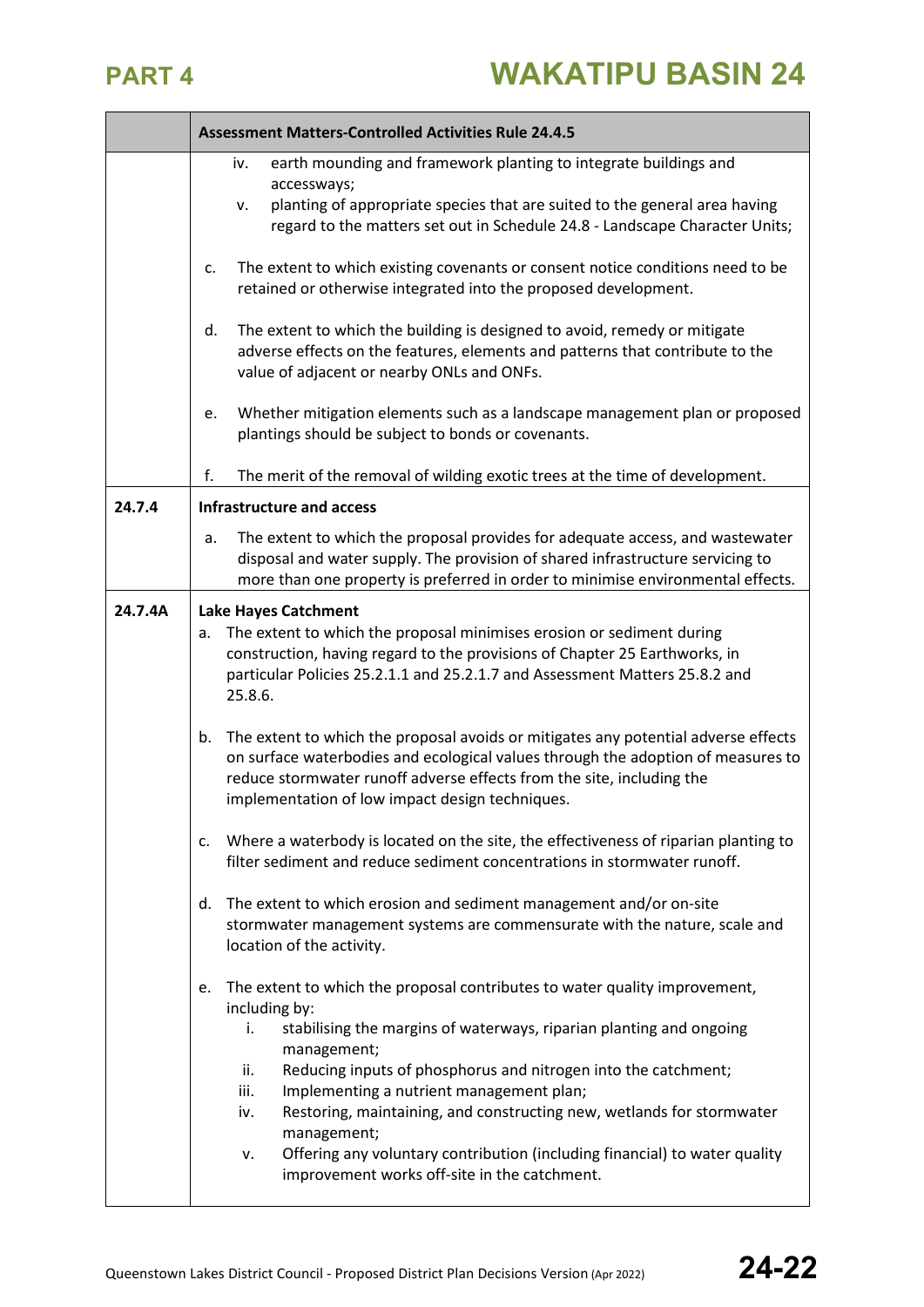г

┱

|    | <b>Assessment Matters-Controlled Activities Rule 24.4.5</b>                                                                                                                                                                                                                |
|----|----------------------------------------------------------------------------------------------------------------------------------------------------------------------------------------------------------------------------------------------------------------------------|
|    | Practicable constraints limited to situations where no further improvements to<br>stormwater runoff management can be achieved.                                                                                                                                            |
| g. | Whether new development can be connected to reticulated services, or if<br>connections are not available, whether onsite systems provide for the safe<br>disposal of stormwater and wastewater without adversely affecting natural water<br>systems and ecological values. |

|        | <b>Assessment Matters- Restricted Discretionary Activities</b>                                                                                                                                                                                                                                  |
|--------|-------------------------------------------------------------------------------------------------------------------------------------------------------------------------------------------------------------------------------------------------------------------------------------------------|
| 24.7.5 | New buildings (and alterations to existing buildings) including farm buildings and<br>residential flats, and infringements of the standards for building coverage, building<br>size, building material and colours, and building height:                                                        |
|        | Landscape character                                                                                                                                                                                                                                                                             |
|        | The extent to which the building, ancillary elements and landscaping responds to<br>a.<br>the identified values set out in Schedule 24.8 - Landscape Character Units for the<br>relevant landscape unit, and the following assessment matters.                                                  |
|        | i.<br>building height;                                                                                                                                                                                                                                                                          |
|        | building colours and materials;<br>ii.                                                                                                                                                                                                                                                          |
|        | building coverage;<br>iii.                                                                                                                                                                                                                                                                      |
|        | design, size and location of accessory buildings;<br>iv.                                                                                                                                                                                                                                        |
|        | the design and location of landform modification, retaining, fencing, gates,<br>٧.<br>vehicle access (including paving materials), external lighting, domestic                                                                                                                                  |
|        | infrastructure (including water tanks);<br>the retention of existing vegetation and landform patterns, and proposed<br>vi.                                                                                                                                                                      |
|        | new planting;                                                                                                                                                                                                                                                                                   |
|        | earth mounding and framework planting to integrate buildings and vehicle<br>vii.<br>access;                                                                                                                                                                                                     |
|        | planting of appropriate species that are suited to the general area including<br>viii.<br>riparian restoration planting;                                                                                                                                                                        |
|        | the retirement of steep slopes over 15° and restoration planting to promote<br>ix.<br>slope stabilisation and indigenous vegetation enhancement; and                                                                                                                                            |
|        | the integration of existing and provision for new public walkways and<br>x.<br>cycleways/bridlepaths.                                                                                                                                                                                           |
|        | The extent to which existing covenants or consent notice conditions need to be<br>b.<br>retained or are otherwise integrated into the conditions governing the proposed<br>development.                                                                                                         |
|        | The extent to which the development maintains visual amenity in the landscape,<br>c.<br>particularly from public places.                                                                                                                                                                        |
|        | In the case of multiple buildings or residential units not otherwise addressed as<br>d.<br>part of a previous subdivision, the extent to which a sense of spaciousness is<br>maintained, and whether the buildings are integrated with existing landform,<br>vegetation or settlement patterns. |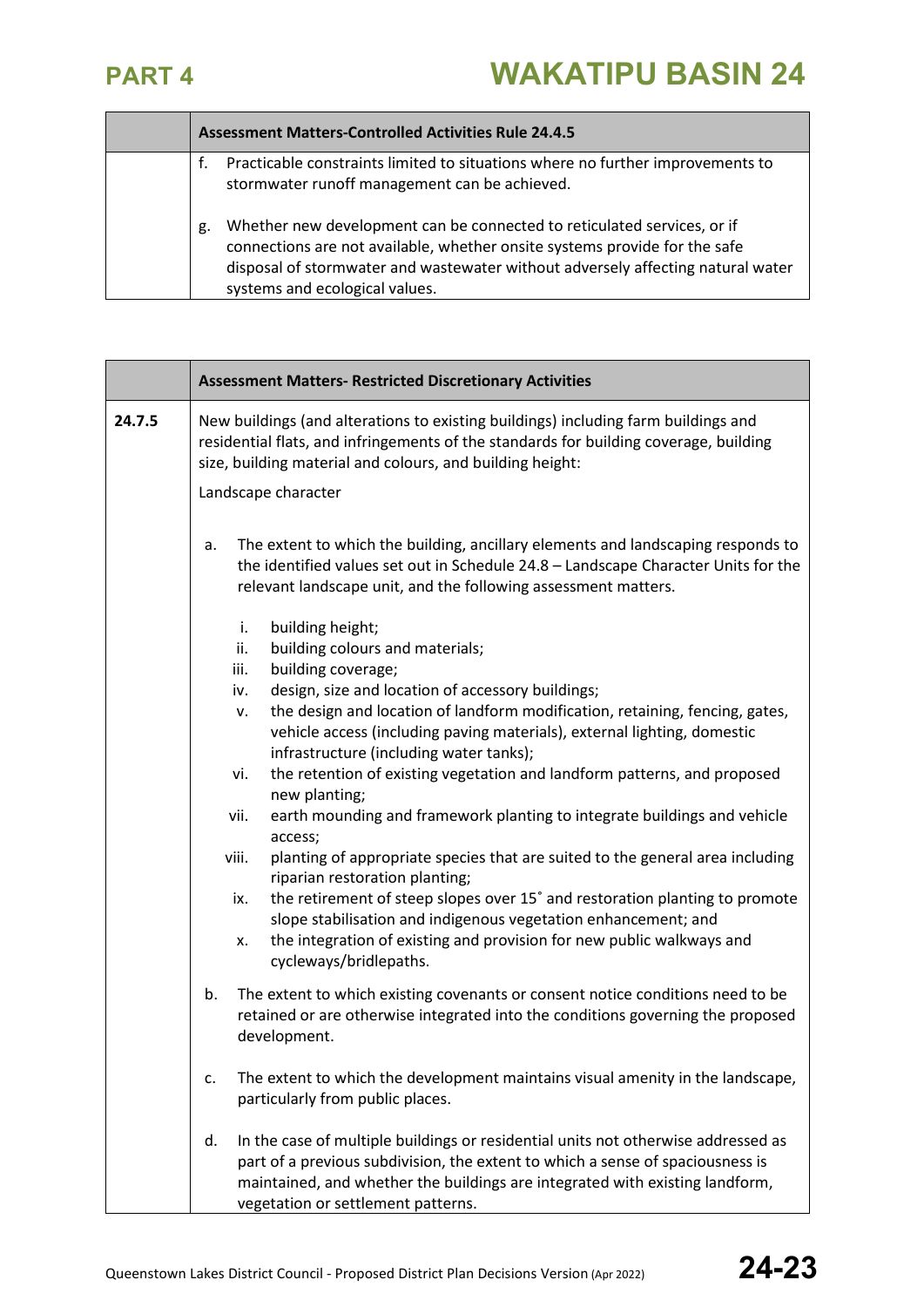|        | <b>Assessment Matters- Restricted Discretionary Activities</b> |                                                                                                                                                                                                                                                                                |  |
|--------|----------------------------------------------------------------|--------------------------------------------------------------------------------------------------------------------------------------------------------------------------------------------------------------------------------------------------------------------------------|--|
|        | e.                                                             | Where a residential flat is not located adjacent to the residential unit, the extent<br>to which this could give rise to sprawl of buildings and cumulative effects.                                                                                                           |  |
|        | f.                                                             | Where the site adjoins an ONF or ONL, the extent to which the development<br>affects the values of that ONF or ONL.                                                                                                                                                            |  |
|        | g.                                                             | Whether mitigation elements such as a landscape management plan or proposed<br>plantings should be subject to bonds or covenants.                                                                                                                                              |  |
|        | h.                                                             | The merit of the removal of wilding exotic trees at the time of development.                                                                                                                                                                                                   |  |
|        | i.                                                             | Whether the proposed development provides an opportunity to maintain<br>landscape character and visual amenity through the registration of covenants<br>requiring open space to be maintained.                                                                                 |  |
| 24.7.6 |                                                                | Servicing, firefighting water, natural hazards, infrastructure and access                                                                                                                                                                                                      |  |
|        | a.                                                             | The extent to which the proposal provides for adequate on-site wastewater<br>disposal and water supply. The provision of shared infrastructure servicing to<br>more than one property is preferred in order to minimise environmental effects.                                 |  |
|        | b.                                                             | The extent to which the proposed access utilises an existing access or provides<br>for a common access in order to reduce visual and environmental effects,<br>including traffic safety, minimising earthworks and vegetation removal.                                         |  |
|        | c.                                                             | Whether adequate provision is made for firefighting activities and provision for<br>emergency vehicles.                                                                                                                                                                        |  |
|        | d.                                                             | The extent to which the objectives and policies set out in Chapter 28, Natural<br>Hazards, are achieved.                                                                                                                                                                       |  |
|        | e.                                                             | Where Electricity Sub-transmission infrastructure or Significant Electricity<br>Distribution Infrastructure is located in road adjacent to the subject site or within<br>the subject site, consideration shall be had to:                                                      |  |
|        |                                                                | The effects on the operation, maintenance or minor upgrading of that<br>a.<br>infrastructure.                                                                                                                                                                                  |  |
|        |                                                                | b. Whether the network operator or suitably qualified engineer has provided<br>confirmation that subdivision design would ensure that future development<br>achieves NZECP34:2001.                                                                                             |  |
| 24.7.7 | <b>Non-residential activities</b>                              |                                                                                                                                                                                                                                                                                |  |
|        |                                                                | Whether the proposal achieves:                                                                                                                                                                                                                                                 |  |
|        | a.                                                             | An appropriate scale and intensity of the activity in the context of the amenity<br>and character of the surrounding area including reference to the identified<br>elements set out in Schedule 24.8 - Landscape Character Units for the relevant<br>landscape character unit. |  |
|        | b.                                                             | Adequate visual amenity for neighbouring properties and from public places.                                                                                                                                                                                                    |  |
|        | c.                                                             | Minimisation of any noise, odour and dust.                                                                                                                                                                                                                                     |  |
|        | d.                                                             | Access that maintains the safety and efficiency of the roading and trail network.                                                                                                                                                                                              |  |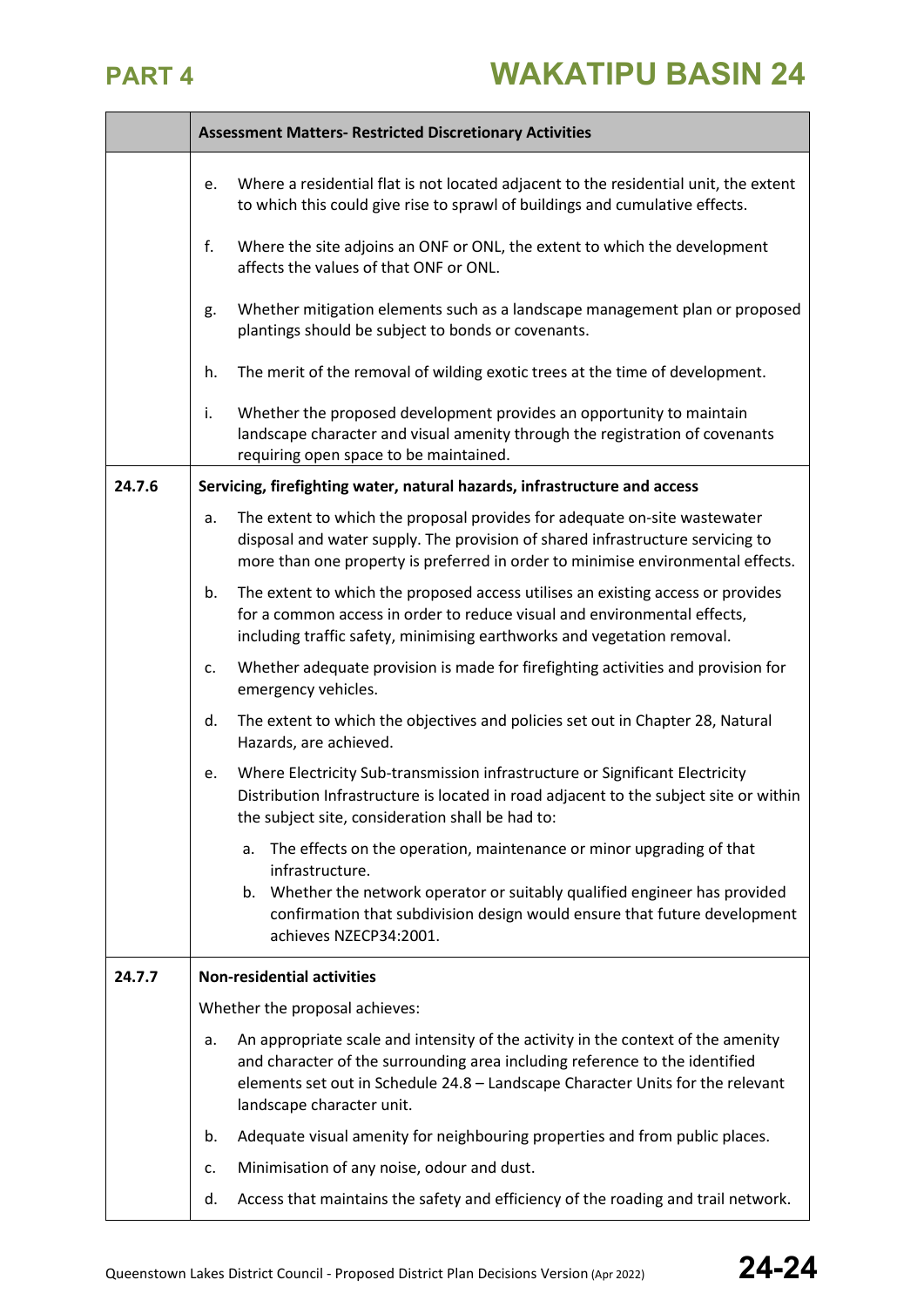|         | <b>Assessment Matters- Restricted Discretionary Activities</b>                                                                                                                                                                                                                                                                                                                                                                                                 |  |  |
|---------|----------------------------------------------------------------------------------------------------------------------------------------------------------------------------------------------------------------------------------------------------------------------------------------------------------------------------------------------------------------------------------------------------------------------------------------------------------------|--|--|
| 24.7.8  | <b>Setback from boundaries</b>                                                                                                                                                                                                                                                                                                                                                                                                                                 |  |  |
|         | Whether the proposal achieves:                                                                                                                                                                                                                                                                                                                                                                                                                                 |  |  |
|         | The maintenance of the identified landscape character and visual amenity values<br>a.<br>with reference to the identified elements set out in Schedule 24.8 - Landscape<br>Character Units for the relevant landscape unit.                                                                                                                                                                                                                                    |  |  |
|         | Adequate privacy, outlook and amenity for adjoining properties.<br>b.                                                                                                                                                                                                                                                                                                                                                                                          |  |  |
| 24.7.8B | Setback from roads and Escarpments, Ridgeline and River Cliff Features                                                                                                                                                                                                                                                                                                                                                                                         |  |  |
|         | Whether the proposal achieves:<br>a.                                                                                                                                                                                                                                                                                                                                                                                                                           |  |  |
|         | The maintenance of the identified landscape character and visual amenity<br>i.<br>values set out in Schedule 24.8 - Landscape Character Units for the<br>relevant landscape unit, while having regard to the site constraints<br>identified in (b).                                                                                                                                                                                                            |  |  |
|         | For roads, maintenance of views to Outstanding Natural Features and the<br>ii.<br>surrounding Outstanding Natural Landscape mountain context.                                                                                                                                                                                                                                                                                                                  |  |  |
|         | iii. For Escarpments, Ridgeline and River Cliff Features, development that is<br>not visually prominent.                                                                                                                                                                                                                                                                                                                                                       |  |  |
|         | Where a site is located wholly within any prescribed setback, or involves a<br>b.<br>proposal to alter, or redevelop, an existing building that is within any prescribed<br>setback. Regard shall be had to mitigating or remedying as far as practicable any<br>adverse effects arising from the visibility of the building, while acknowledging the<br>existing constraints of the site and presence of existing buildings within the<br>prescribed setback. |  |  |
| 24.7.9  | Setback from boundaries of non-residential buildings housing animals                                                                                                                                                                                                                                                                                                                                                                                           |  |  |
|         | Whether the proposal achieves:                                                                                                                                                                                                                                                                                                                                                                                                                                 |  |  |
|         | The maintenance of landscape character and visual amenity including reference<br>а.<br>to the identified elements set out in Schedule 24.8 - Landscape Character Units<br>for the relevant landscape character unit.                                                                                                                                                                                                                                           |  |  |
|         | Minimisation of adverse odour, dust and/or noise effects on any neighbouring<br>b.<br>properties.                                                                                                                                                                                                                                                                                                                                                              |  |  |
| 24.7.10 | <b>Setback of buildings from waterbodies</b>                                                                                                                                                                                                                                                                                                                                                                                                                   |  |  |
|         | Whether the proposal achieves:                                                                                                                                                                                                                                                                                                                                                                                                                                 |  |  |
|         | The maintenance or enhancement of biodiversity values.<br>a.                                                                                                                                                                                                                                                                                                                                                                                                   |  |  |
|         | The maintenance or enhancement of landscape character and visual amenity<br>b.<br>values including reference to the identified elements set out in Schedule 24.8 -<br>Landscape Character Units for the landscape character unit that the proposal<br>falls into.                                                                                                                                                                                              |  |  |
|         | The maintenance or enhancement of open space.<br>c.                                                                                                                                                                                                                                                                                                                                                                                                            |  |  |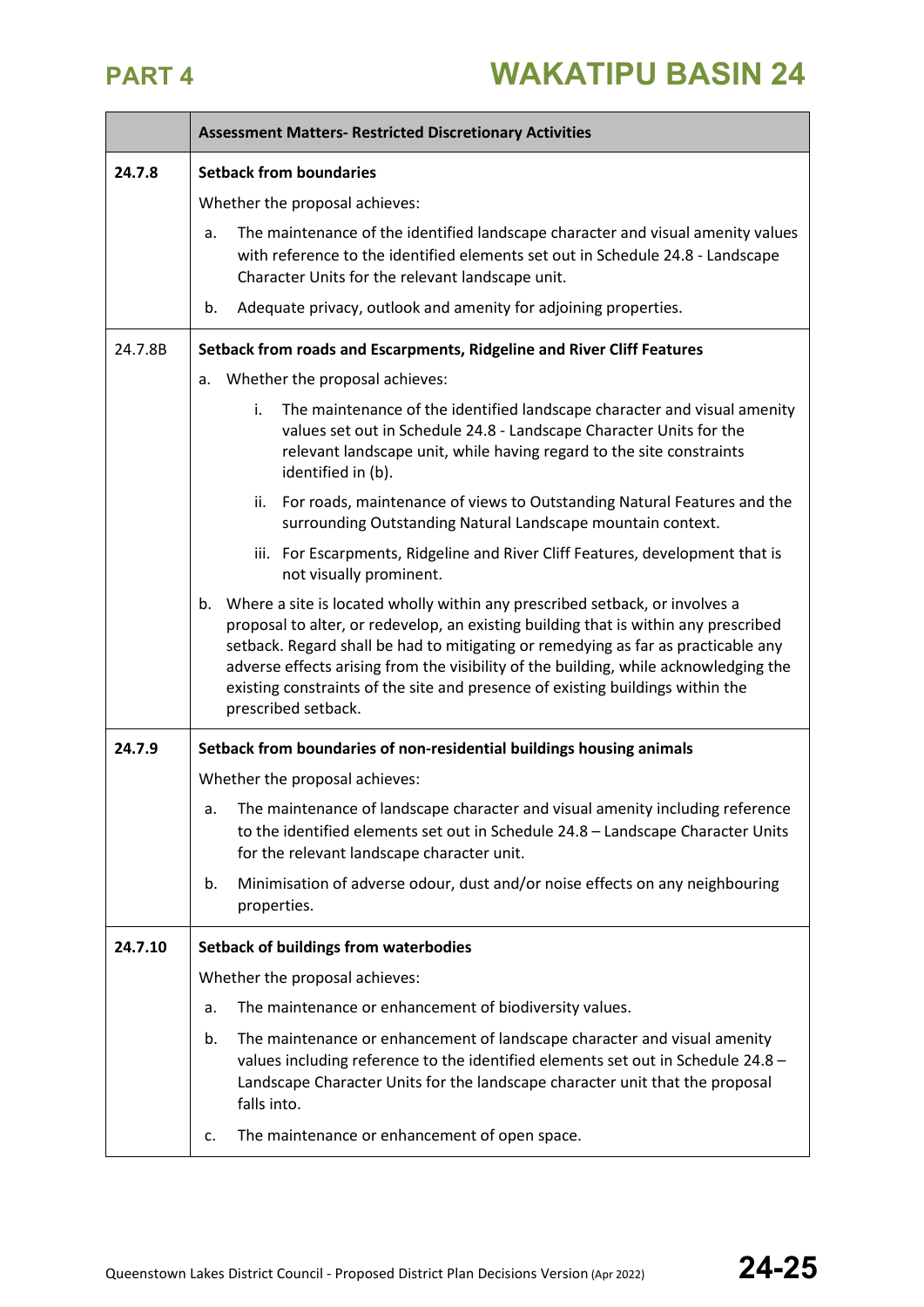|         | <b>Assessment Matters- Restricted Discretionary Activities</b>                                                                                              |                                                                                                                                                                                                     |  |
|---------|-------------------------------------------------------------------------------------------------------------------------------------------------------------|-----------------------------------------------------------------------------------------------------------------------------------------------------------------------------------------------------|--|
|         | d.                                                                                                                                                          | Mitigation to manage any adverse effects of the location of the building<br>including consideration of whether the waterbody is subject to flooding or<br>natural hazards.                          |  |
| 24.7.11 |                                                                                                                                                             | <b>Roadside stalls</b>                                                                                                                                                                              |  |
|         |                                                                                                                                                             | Whether the proposal achieves:                                                                                                                                                                      |  |
|         | a.                                                                                                                                                          | An appropriate scale and intensity of the activity in the context of the<br>surrounding landscape character and visual amenity values.                                                              |  |
|         | b.                                                                                                                                                          | Preservation of visual amenity for neighbouring properties and from public<br>places.                                                                                                               |  |
|         | c.                                                                                                                                                          | Minimisation of any noise, odour and dust.                                                                                                                                                          |  |
|         | d.                                                                                                                                                          | Adequate parking, access safety and avoids adverse transportation effects.                                                                                                                          |  |
| 24.7.12 |                                                                                                                                                             | <b>Retail sales</b>                                                                                                                                                                                 |  |
|         |                                                                                                                                                             | Whether the proposal ensures:                                                                                                                                                                       |  |
|         | a.                                                                                                                                                          | An appropriate scale and intensity of the activity in the context of the<br>surrounding landscape character and visual amenity values.                                                              |  |
|         | b.                                                                                                                                                          | Preservation of visual amenity for neighbouring properties and from public<br>places.                                                                                                               |  |
|         | c.                                                                                                                                                          | Minimisation of any noise, odour and dust.                                                                                                                                                          |  |
|         | d.                                                                                                                                                          | Adequate parking, access safety and avoids adverse transportation effects.                                                                                                                          |  |
| 24.7.13 | Glare                                                                                                                                                       |                                                                                                                                                                                                     |  |
|         | a.                                                                                                                                                          | The effects on adjacent roads and neighbouring sites.                                                                                                                                               |  |
|         | b.                                                                                                                                                          | The extent of likely visual dominance from light fixtures, poles and lux levels.                                                                                                                    |  |
|         | c.                                                                                                                                                          | The nature and extent of any effects on character and amenity, including the<br>night sky.                                                                                                          |  |
|         | d.                                                                                                                                                          | The nature and extent of any effects on privacy, views and outlook from<br>neighbouring properties.                                                                                                 |  |
|         | e.                                                                                                                                                          | Whether there will be any reverse sensitivity effects on adjacent properties.                                                                                                                       |  |
| 24.7.14 | Clearance, works within the root protection zone or significant trimming of exotic<br>vegetation over 6m in height in Landscape Character Unit 5: Dalefield |                                                                                                                                                                                                     |  |
|         | a.                                                                                                                                                          | The degree to which the vegetation contributes to the landscape character and<br>visual amenity values, and the extent to which the clearance or significant<br>trimming would reduce those values. |  |
|         | b.                                                                                                                                                          | The potential for buildings and development to become more visually<br>prominent.                                                                                                                   |  |
|         | c.                                                                                                                                                          | The merits of any proposed mitigation or replacement plantings.                                                                                                                                     |  |
|         | d.                                                                                                                                                          | The effects on the health and structural stability of the vegetation.                                                                                                                               |  |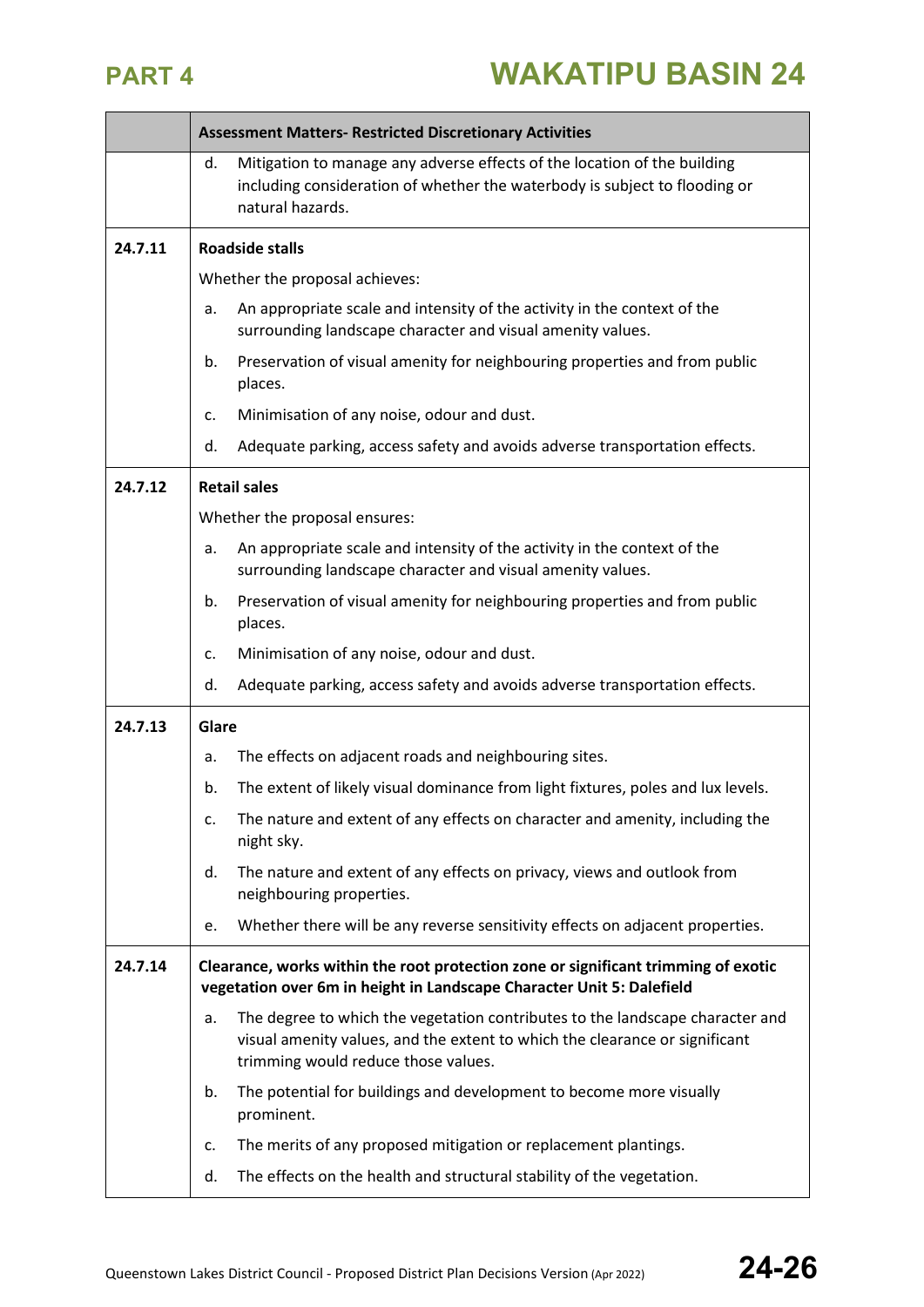|         | <b>Assessment Matters- Restricted Discretionary Activities</b>                                                                                                                                                                                                                                                                                                                                                                                                                                                                                                |
|---------|---------------------------------------------------------------------------------------------------------------------------------------------------------------------------------------------------------------------------------------------------------------------------------------------------------------------------------------------------------------------------------------------------------------------------------------------------------------------------------------------------------------------------------------------------------------|
|         | Whether the works are reasonably necessary to enable the efficient use of the<br>e.                                                                                                                                                                                                                                                                                                                                                                                                                                                                           |
|         | site.                                                                                                                                                                                                                                                                                                                                                                                                                                                                                                                                                         |
| 24.7.15 | <b>Lake Hayes Catchment</b>                                                                                                                                                                                                                                                                                                                                                                                                                                                                                                                                   |
|         | The extent to which the proposal minimises erosion or sediment during<br>a.<br>construction, having regard to the provisions of Chapter 25 Earthworks, in<br>particular Policies 25.2.1.1 and 25.2.1.7 and Assessment Matters 25.8.2 and<br>25.8.6.                                                                                                                                                                                                                                                                                                           |
|         | The extent to which the proposal avoids or mitigates any potential adverse effects<br>b.<br>on surface waterbodies and ecological values through the adoption of measures to<br>reduce stormwater runoff adverse effects from the site, including the<br>implementation of low impact design techniques.                                                                                                                                                                                                                                                      |
|         | Where a waterbody is located on the site, the effectiveness of riparian planting to<br>c.<br>filter sediment and reduce sediment concentrations in stormwater runoff.                                                                                                                                                                                                                                                                                                                                                                                         |
|         | The extent to which erosion and sediment management and/or on-site<br>d.<br>stormwater management systems are commensurate with the nature, scale and<br>location of the activity.                                                                                                                                                                                                                                                                                                                                                                            |
|         | The extent to which the proposal contributes to water quality improvement,<br>e.<br>including by:<br>stabilising the margins of waterways, riparian planting and ongoing<br>i.<br>management;<br>Reducing inputs of phosphorus and nitrogen into the catchment;<br>ii.<br>Implementing a nutrient management plan;<br>iii.<br>Restoring, maintaining, and constructing new, wetlands for stormwater<br>iv.<br>management;<br>Offering any voluntary contribution (including financial) to water quality<br>v.<br>improvement works off-site in the catchment. |
|         | f.<br>Practicable constraints limited to situations where no further improvements to<br>stormwater runoff management can be achieved.                                                                                                                                                                                                                                                                                                                                                                                                                         |
|         | Whether new development can be connected to reticulated services, or if<br>g.<br>connections are not available, whether onsite systems provide for the safe<br>disposal of stormwater and wastewater without adversely affecting natural water<br>systems and ecological values.                                                                                                                                                                                                                                                                              |